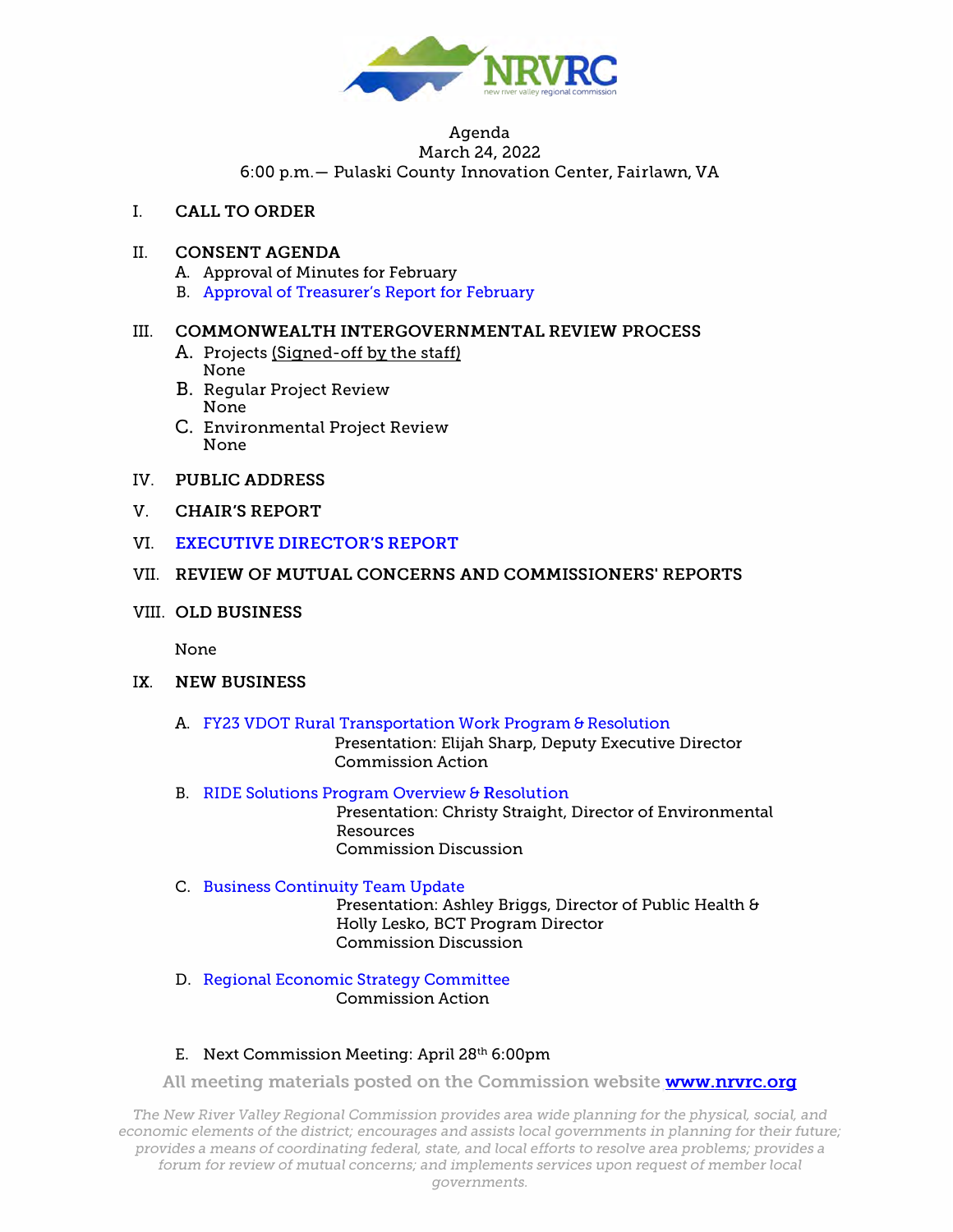

6580 Valley Center Drive | Suite 124 | Radford, VA 24141 | 540-639-9313 NRVRC.ORG

#### <span id="page-1-0"></span>**MEMORANDUM**

| <b>To: NRVRC Board Members</b>          |
|-----------------------------------------|
| From: Jessica Barrett, Finance Director |
| Date: March 18, 2022                    |
| Re: February 2022 Financial Statements  |

The February 2022 Agencywide Revenue and Expenditure Report and Balance Sheet are enclosed for your review. Financial reports are reviewed by the Executive Committee prior to inclusion in the meeting packet.

The Agencywide Revenue and Expense report compares actual year to date receipts and expenses to the FY21-22 budget adopted by the Commission at the June 24, 2021 meeting. The financial operations of the agency are somewhat fluid and projects, added and modified throughout the year, along with the high volume of Workforce program activities, impact the adopted budget. To provide clarity, Commission and Workforce Development Board activities are separated on the agencywide report.

As of month-end February 2022 (67% of the fiscal year), Commission year to date revenues are 59.42% and expenses are 64.23% of adopted budget. The two largest budget expense lines, Salary and Fringe, are in line with budget at 68.22% and 73.74%, respectively.

Looking at the balance sheet, Accounts Receivable is \$741,070. Of this total, Workforce receivables are \$401,277 (54%) and current. The Executive Committee reviews all aged receivables over 60 days and no receivables are deemed uncollectible.

#### **Counties** Floyd | Giles Montgomery | Pulaski

City Radford

#### **Towns**

Blacksburg | Christiansburg Floyd | Narrows | Pearisburg Pembroke | Pulaski | Rich Creek

#### **Higher Education**

Virginia Tech | Radford University New River Community College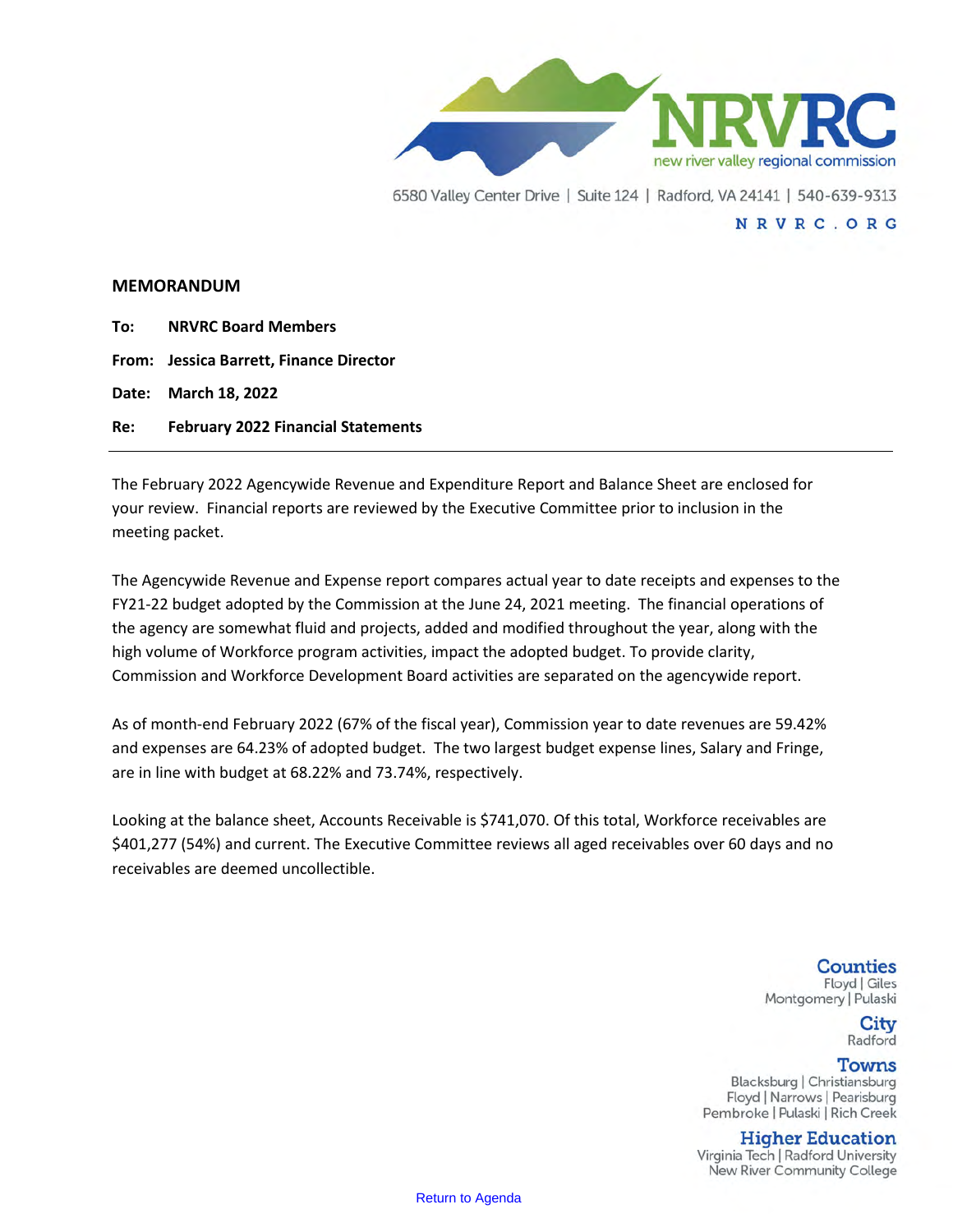### **New River Valley Regional Commission Balance Sheet 2/28/2022**

| Assets:                        |                                             |              |
|--------------------------------|---------------------------------------------|--------------|
|                                | <b>Operating Account</b>                    | 78,873       |
|                                | <b>Certificate of Deposit</b>               | 108,586      |
|                                | <b>Accounts Receivable</b>                  | 741,070      |
|                                | Prepaid Item                                | 2,935        |
|                                | Loans Receivable - Revolving Loan Fund      | 30,274       |
|                                | Restricted Cash - Revolving Loan Fund       | 73,384       |
|                                | <b>Total Assets:</b>                        | 1,035,124    |
|                                |                                             |              |
| Liabilities:                   | <b>Accounts Payable</b>                     | 55,373       |
|                                | <b>Accrued Annual Leave</b>                 | 87,809       |
|                                | Accrued Unemployment                        | 27,665       |
|                                | Funds Held for Others                       | 12,950       |
|                                | <b>Expense Reimbursement</b>                | 1,429        |
|                                | <b>Total Liabilities:</b>                   | 185,226      |
|                                |                                             |              |
|                                | Net Projects                                | (198,996)    |
|                                | <b>Current Year Unrestricted</b>            | 132,620      |
|                                | <b>Unrestricted Net Assets</b>              | 801,987      |
| Projects:<br>(Equity Accounts) | Restricted Net Assets - Revolving Loan Fund | 101,507      |
|                                | <b>Total Projects (Equity)</b>              | 837,118      |
|                                | <b>Total Liabilities and Projects</b>       | 1,022,343    |
|                                |                                             |              |
|                                | Net Difference to be Reconciled             | 12,780       |
|                                |                                             |              |
|                                | Total Adjustments to Post*                  | 12,780       |
|                                | Unreconciled Balance (after adjustment)     | $\mathbf{0}$ |

\*YTD adjustment to Accrued Leave. Final adjustment will be posted to general ledger at fiscal year end closeout.

#### Return to Agenda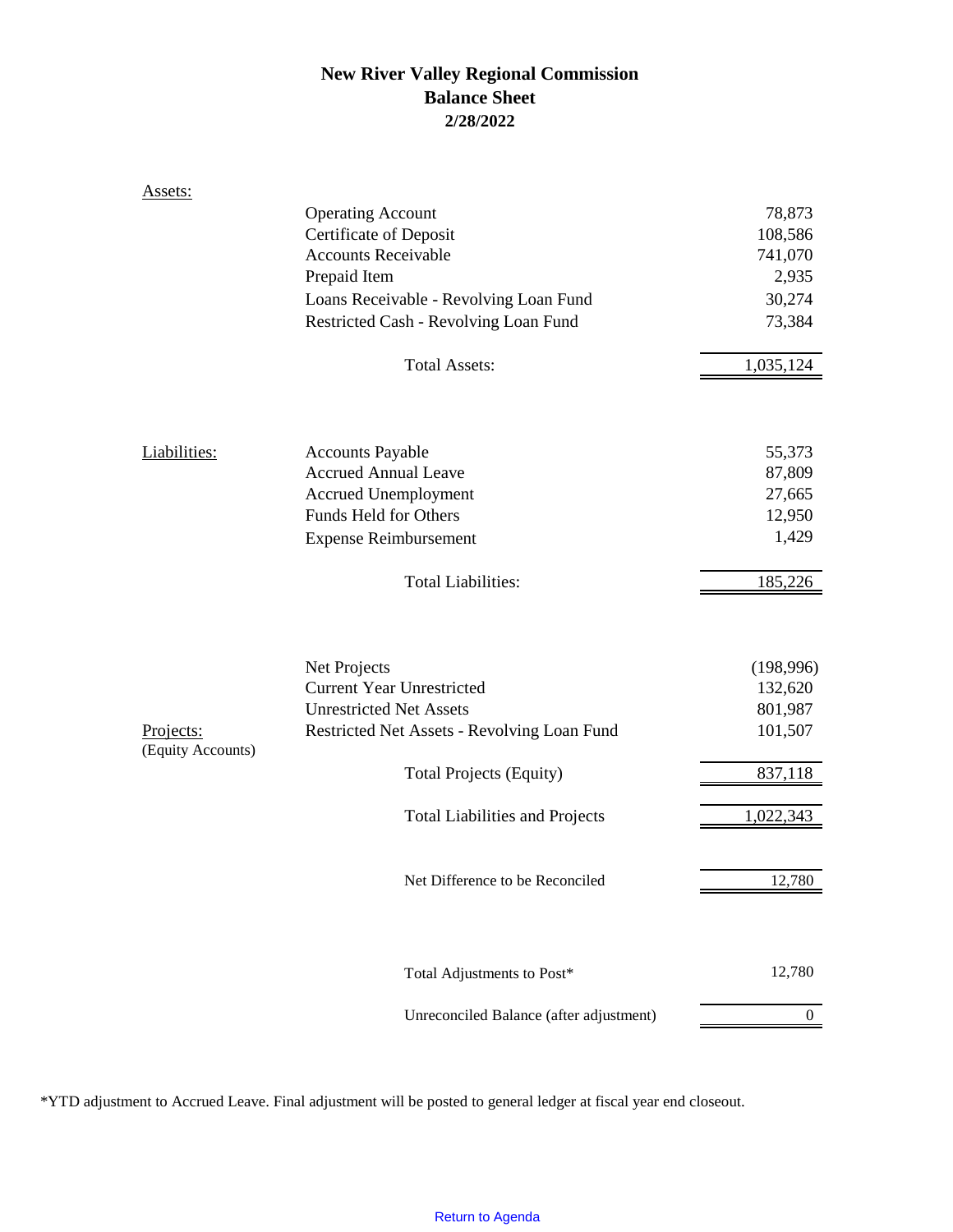#### **New River Valley Regional Commission Revenue and Expenditures - February 2022**

| FY21-22 Budget                                   |                            |                            |                  |                    | (67% of FY)       |
|--------------------------------------------------|----------------------------|----------------------------|------------------|--------------------|-------------------|
| <b>Adopted 6/24/2021</b>                         |                            | February 2022              | <b>YTD</b>       | Under/Over         | % Budget          |
| <b>NRVRC Anticipated Revenues</b><br><b>ARC</b>  | 68,666                     | $\boldsymbol{0}$           | 34,333           | 34,333             | 50.00%            |
| ARC - New River Water Trail Expansion            | 20,340                     | 12,665                     | 12,665           | 7,675              | 62.27%            |
| <b>Local Assessment</b>                          | 236,249                    | $\boldsymbol{0}$           | 236,249          | $\mathbf{0}$       | 100.00%           |
| DHCD - Administrative Grant                      | 89,971                     | $\boldsymbol{0}$           | 67,478           | 22,493             | 75.00%            |
| <b>DRPT RIDE Solutions NRV</b>                   | 63,570                     | (729)                      | 35,424           | 28,147             | 55.72%            |
| <b>EDA</b>                                       | 70,000                     | $\boldsymbol{0}$           | 35,000           | 35,000             | 50.00%            |
| EDA COVID19 CARES Act                            | 202,500                    | $\mathbf{0}$               | 99,686           | 102,814            | 49.23%            |
| <b>GO</b> Virginia                               | 125,000                    | $\boldsymbol{0}$           | 76,448           | 48,552             | 61.16%            |
| Workforce Fiscal Agent                           | 70,000                     | 15,000                     | 55,000           | 15,000             | 78.57%            |
| Workforce Pathways Fiscal Agent                  | 25,000                     | $\boldsymbol{0}$           | $\mathbf{0}$     | 25,000             | 0.00%             |
| Workforce RSVP Fiscal Agent                      | 25,000                     | $\boldsymbol{0}$           | 25,000           | $\boldsymbol{0}$   | 100.00%           |
| Workforce Power Fiscal Agent                     | 25,000<br>$\boldsymbol{0}$ | 12,500<br>$\boldsymbol{0}$ | 25,000<br>18,750 | $\mathbf{0}$       | 100.00%<br>0.00%  |
| Workforce YouthBuild Fiscal Agent<br><b>VDOT</b> | 58,000                     | $\boldsymbol{0}$           | 39,313           | (18,750)<br>18,687 | 67.78%            |
| VDOT - Rocky Knob Project                        | 70,000                     | $\boldsymbol{0}$           | $\mathbf{0}$     | 70,000             | 0.00%             |
| <b>Floyd County</b>                              | 88,371                     | $\boldsymbol{0}$           | 23,205           | 65,166             | 26.26%            |
| Floyd Town                                       | $\mathbf{0}$               | $\boldsymbol{0}$           | 2,697            | (2,697)            | 0.00%             |
| Floyd Co EDA                                     | $\mathbf{0}$               | $\boldsymbol{0}$           | 92               | (92)               | 0.00%             |
| Giles County                                     | 20,960                     | $\boldsymbol{0}$           | 4,124            | 16,836             | 19.68%            |
| <b>Narrows Town</b>                              | 16,513                     | $\mathbf{0}$               | 4,290            | 12,223             | 25.98%            |
| <b>Montgomery County</b>                         | 41,650                     | 4,000                      | 19,751           | 21,899             | 47.42%            |
| <b>Blacksburg Town</b>                           | 14,000                     | 1,167                      | 9,333            | 4,667              | 66.67%            |
| Christiansburg Town                              | 15,000                     | $\boldsymbol{0}$           | $\boldsymbol{0}$ | 15,000             | 0.00%             |
| Pulaski County                                   | 5,000                      | 851                        | 6,721            | (1, 721)           | 134.43%           |
| Pulaski Town                                     | 11,923                     | $\boldsymbol{0}$           | 6,438            | 5,485              | 54.00%            |
| <b>Radford City</b>                              | 30,000                     | 5,275                      | 20,852           | 9,148              | 69.51%            |
| Miscellaneous Income                             | $\mathbf{0}$               | 35                         | 2,124            | (2,124)            | 0.00%             |
| Virginia's First RIFA                            | 13,000                     | 1,083                      | 11,037           | 1,963              | 84.90%            |
| <b>NRV MPO</b>                                   | 30,000                     | $\boldsymbol{0}$           | 10,806           | 19,194             | 36.02%            |
| Pembroke                                         | $\mathbf{0}$               | 7,000                      | 7,000            | (7,000)            | 0.00%             |
| CDBG COVID19                                     | 338,000                    | $\boldsymbol{0}$           | 142,098          | 195,902            | 42.04%            |
| Dept of Environmental Quality                    | 11,580                     | 2,055                      | 5,538            | 6,042              | 47.82%            |
| <b>VDEM</b>                                      | 19,465                     | $\boldsymbol{0}$           | $\mathbf{0}$     | 19,465             | 0.00%             |
| Virginia Outdoors Foundation<br><b>VHDA</b>      | 12,500                     | 43,750<br>$\boldsymbol{0}$ | 49,478           | (36,978)           | 395.82%           |
| Southwest Virginia SWMA                          | 50,000<br>2,000            | $\boldsymbol{0}$           | 20,000<br>3,500  | 30,000             | 40.00%<br>175.00% |
| Virginia Recycling Association                   | 14,000                     | $\boldsymbol{0}$           | 10,500           | (1,500)<br>3,500   | 75.00%            |
| <b>Calfee Community Center</b>                   | 1,200                      | $\boldsymbol{0}$           | 2,529            | (1, 329)           | 210.77%           |
| New River Health District                        | 5,000                      | $\mathbf{0}$               | (384)            | 5,384              | $-7.68%$          |
| Friends of SWVA                                  | 19,000                     | $\boldsymbol{0}$           | 5,458            | 13,542             | 28.72%            |
| <b>Taylor Hollow Construction</b>                | 7,500                      | $\boldsymbol{0}$           | 7,500            | $\boldsymbol{0}$   | 100.00%           |
| VOF SWVA Natives Campaign Project Match          | $\mathbf{0}$               | $\boldsymbol{0}$           | 3,544            | (3,544)            | 0.00%             |
| Revolving Loan - Interest                        | $\mathbf{0}$               | $\mathbf{0}$               | 2,310            | (2,310)            | 0.00%             |
| Local Match (unprogrammed ARC)                   | 7,500                      | $\boldsymbol{0}$           | $\mathbf 0$      | 7,500              | 0.00%             |
| Direct Charge Reimbursement                      | $\mathbf{0}$               | $\boldsymbol{0}$           | 1,946            | (1,946)            | 0.00%             |
| <b>Sub Total Revenues</b>                        | 1,923,458                  | 104,652                    | 1,142,833        | 780,625            | 59.42%            |
| <b>Expenses</b>                                  |                            |                            |                  |                    |                   |
| Salaries                                         | 1,152,949                  | 106,858                    | 786,536          | 366,413            | 68.22%            |
| <b>Fringe Benefits</b>                           | 282,918                    | 28,748                     | 208,626          | 74,292             | 73.74%            |
| Travel                                           | 34,650                     | 1,223                      | 14,059           | 20,591             | 40.57%            |
| Office Space                                     | 76,175                     | 5,727                      | 54,733           | 21,442             | 71.85%            |
| Communications<br>Office Supplies                | 19,911<br>65,781           | 1,590<br>2,519             | 20,558           | (647)              | 103.25%<br>67.31% |
| Postage                                          | 2,025                      | 19                         | 44,274<br>1,114  | 21,507<br>911      | 55.03%            |
| Printing                                         | 5,100                      | $\boldsymbol{0}$           | 5,260            | (160)              | 103.13%           |
| Copier Usage/Maintenance                         | 2,000                      | 53                         | 733              | 1,267              | 36.65%            |
| Outreach/Media Adv                               | 2,600                      | 2,053                      | 5,691            | (3,091)            | 218.88%           |
| Equipment Rent/Copier                            | 4,219                      | 223                        | 2,011            | 2,208              | 47.65%            |
| <b>Fleet Vehicles</b>                            | 38,024                     | 361                        | 1,024            | 37,000             | 2.69%             |
| Dues/Publications                                | 17,384                     | 119                        | 17,266           | 118                | 99.32%            |
| Training/Staff Development                       | 14,115                     | 550                        | 6,231            | 7,884              | 44.14%            |
| Insurance                                        | 4,682                      | 322                        | 2,796            | 1,886              | 59.72%            |
| <b>Meeting Costs</b>                             | 10,950                     | 682                        | 11,748           | (798)              | 107.29%           |
| <b>Contractual Services</b>                      | 167,294                    | 5,169                      | 39,984           | 127,310            | 23.90%            |
| Professional Services Audit/Legal                | 4,540                      | $\boldsymbol{0}$           | 9,166            | (4,626)            | 201.88%           |
| Miscellaneous/Fees                               | 4,700                      | 423                        | 3,689            | 1,011              | 78.49%            |
| <b>Reimbursed Expenses</b>                       | $\boldsymbol{0}$           | (50)                       | $\boldsymbol{0}$ | $\boldsymbol{0}$   | 0.00%             |
| <b>Unassigned Expenses</b>                       | 13,441                     | $\boldsymbol{0}$           | $\boldsymbol{0}$ | $\boldsymbol{0}$   | 0.00%             |
| <b>Sub Total Expenses</b>                        | 1,923,458                  | 156,589                    | 1,235,498        | 674,519            | 64.23%            |
| <b>NRVRC Balance</b>                             | $\bf{0}$                   | (51, 937)                  | (92, 665)        |                    |                   |

Return to Agenda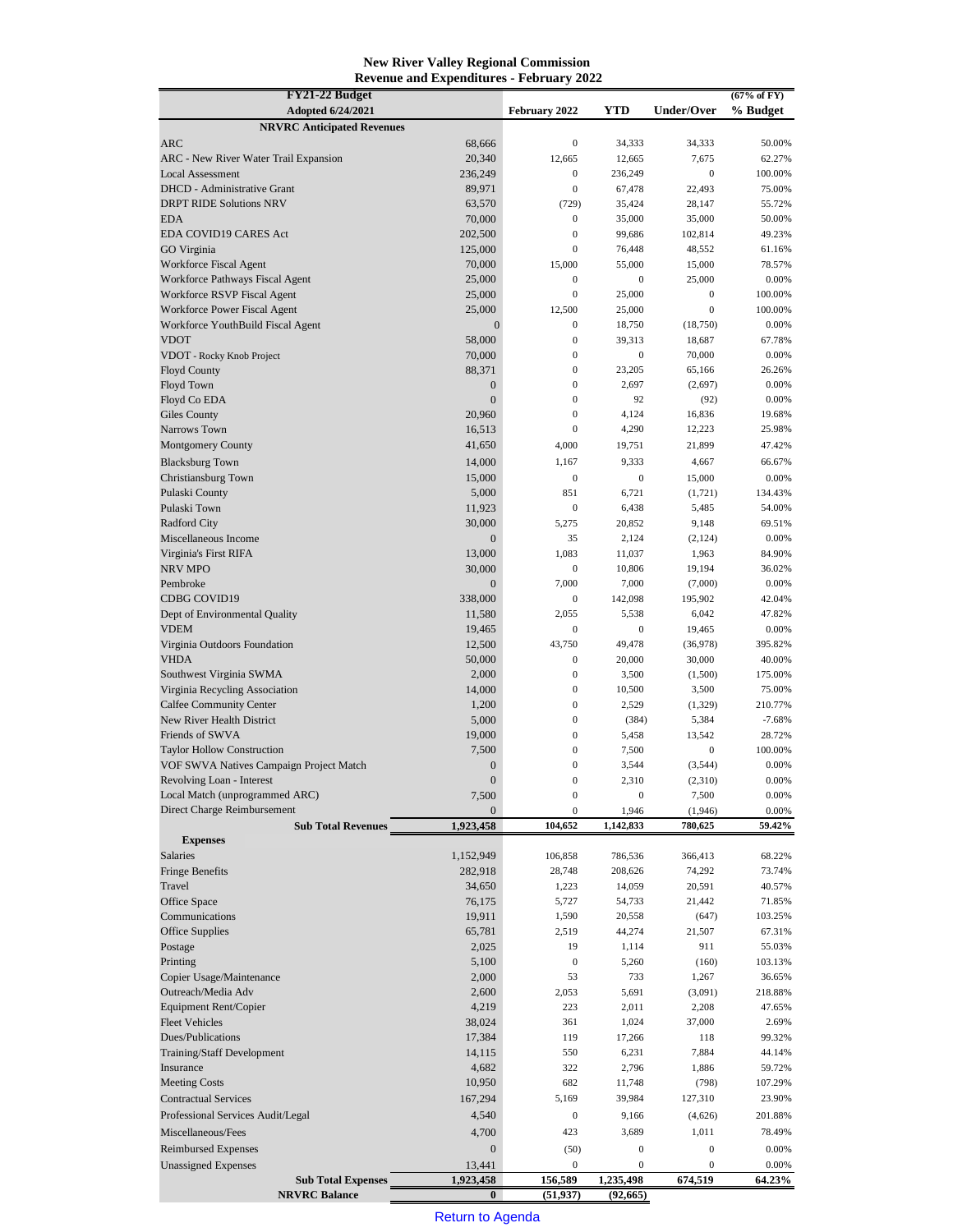| <b>NR/MR WDB Anticipated Revenues</b> |                  | February 2022    | <b>YTD</b> | <b>Under/Over</b> | $(67\% \text{ of FY})$<br>% Budget |
|---------------------------------------|------------------|------------------|------------|-------------------|------------------------------------|
| Workforce Development Area            | 3,580,889        | 124,120          | 953,549    | 2,627,340         | 26.63%                             |
| <b>Sub Total Revenues</b>             | 3,580,889        | 124,120          | 953,549    | 2,627,340         |                                    |
| <b>Expenses</b>                       |                  |                  |            |                   |                                    |
| <b>Salaries</b>                       | 475,083          | 49,113           | 366,494    | 108,589           | 77.14%                             |
| <b>Fringe Benefits</b>                | 142,525          | 12,636           | 93,226     | 49,299            | 65.41%                             |
| Travel                                | 20,000           | 2,225            | 11,934     | 8,066             | 59.67%                             |
| Office Space                          | 36,000           | 4,641            | 25,059     | 10,941            | 69.61%                             |
| Communications                        | 12,000           | 923              | 13,717     | (1,717)           | 114.31%                            |
| <b>Office Supplies</b>                | 26,000           | 1,226            | 33,607     | (7,607)           | 129.26%                            |
| Postage                               | 250              | $\boldsymbol{0}$ | 51         | 199               | 20.51%                             |
| Printing                              | 1,000            | 46               | 536        | 464               | 53.65%                             |
| Outreach/Media Adv                    | 44,800           | 75               | 4,831      | 39,969            | 10.78%                             |
| <b>Equipment Rent/Copier</b>          | 1,700            | 78               | 784        | 916               | 46.11%                             |
| Dues/Publications                     | 4,700            | 484              | 1,437      | 3,263             | 30.57%                             |
| <b>Training/Staff Development</b>     | 7,000            | 236              | 1,798      | 5,202             | 25.69%                             |
| Insurance                             | 3,000            | $\boldsymbol{0}$ | 1,793      | 1,207             | 59.77%                             |
| <b>Meeting Costs</b>                  | 5,000            | 511              | 6,246      | (1,246)           | 124.93%                            |
| <b>Contractual Services</b>           | 2,700,725        | 51,925           | 381,863    | 2,318,862         | 14.14%                             |
| Professional Services Audit/Legal     | 10,200           | $\theta$         | 8,040      | 2,160             | 78.82%                             |
| Miscellaneous/Fees                    | 90,906           | $\boldsymbol{0}$ | 931        | 89,975            | 1.32%                              |
| <b>Workforce Grants Admin</b>         | $\boldsymbol{0}$ | $\boldsymbol{0}$ | 1,200      | (1,200)           | $0.00\%$                           |
| <b>Sub Total Expenses</b>             | 3,580,889        | 124,120          | 953,549    | 2,627,340         | 26.63%                             |
| <b>NR/MR WDB Balance</b>              | $\bf{0}$         | $\bf{0}$         | $\bf{0}$   |                   |                                    |
|                                       |                  |                  |            |                   |                                    |
| <b>Total Agency R&amp;E</b>           |                  | February 2022    | <b>YTD</b> |                   |                                    |
| <b>Anticipated Revenue</b>            | 5,504,347        | 228,772          | 2,096,382  | 38.09%            |                                    |
| <b>Anticipated Expense</b>            | 5,504,347        | 280,709          | 2,189,047  | 39.77%            |                                    |
| <b>Balance</b>                        | $\bf{0}$         | (51, 937)        | (92, 665)  |                   |                                    |

### **New River/Mount Rogers Workforce Development Board Revenue and Expenditures - February 2022**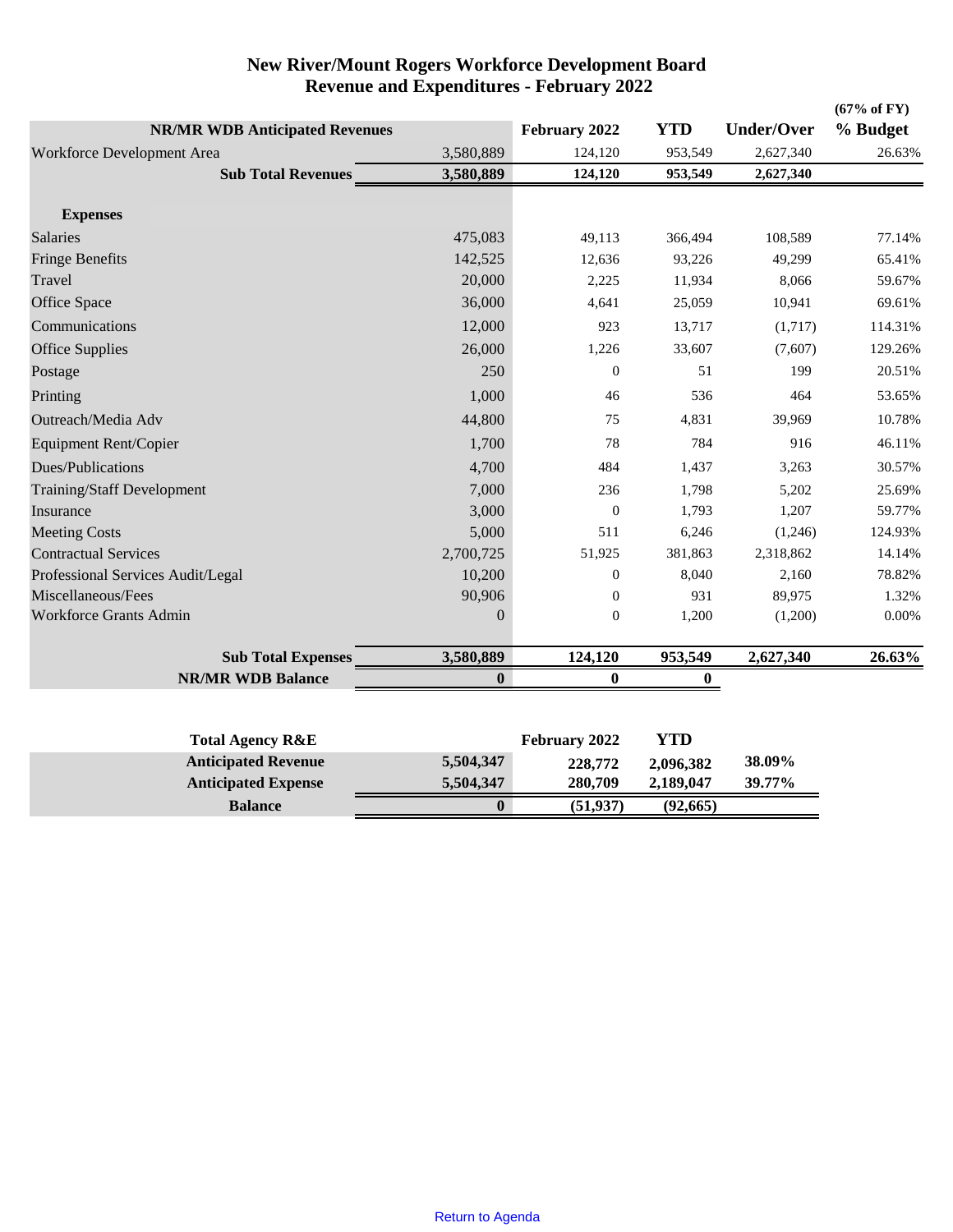

6580 Valley Center Drive | Suite 124 | Radford, VA 24141 | 540-639-9313

#### NRVRC.ORG

# <span id="page-5-0"></span>**March 18, 2022 Executive Director's Report**

### **Economic Development:**

- Next steps with the broadband project involve receiving final network designs from GigaBeam and All Points Broadband. This will allow NRVRC to start the environmental review portion of the project. The project timeline is being updated to reflect the re-design time and environmental. Each county/ISP will be handling external communications on the project.
- The Regional Economic Strategy (RES) committee is being updated and the 2022 list is included in the board packet for review.

### **Transportation:**

- The annual rural transportation work program is in the packet for Commission review/adoption. Key items include park and ride lot assessments, transportation project prioritizations for Pulaski and Floyd counties, along with recurring annual activities such as the trail counter program and hosting the Commonwealth Transportation Board representative.
- The VA Passenger Rail Authority held two public meetings in late February/early March on the NRV Passenger Rail station project. Between the two meetings, close to 200 participated. The meeting recordings, presentation and Survey 1 summary can be found at the link below. <https://transformingrailva.com/projects/new-river-valley-station/>

#### **Natural Resources:**

- The Commission is preparing an application to ARC for implementing expansion of the New River Water Trail. Grant match commitments from local governments and partners are being solidified currently.
- The Commission is co-hosting a workshop on karst with the VA Dept of Conservation and Recreation on May  $3^{rd}$  and  $4^{th}$ . The first day will be classroom style 9:00 to 4:00 at the Pulaski County Innovation Center with the second day being a field trip to visit a karst/cave site 9:00 to 12:00 or 1:00 to 4:00. Registration is at this  $link$ .
- The New River Symposium is taking place April 10&11 at the New River Gorge National Park. Our region will be well represented by participants and presenters. More info can be found at this [link](https://www.newriverconservancy.org/2022-events/2022-new-river-symposium)

#### **Regional:**

- The annual Livability in Action Regional Exchange took place on 3/17 with impressive projects highlighted during the lightning round. The overarching theme of the event was introducing diversity, equity and inclusion from the lens of organizational leaders across the region. The Community Foundation welcome and panel discussion at the end did a great job on this important topic.
- In March, the Commission hosted the monthly local government managers luncheon and invited chief law enforcement officers to attend and discuss recent incidents of violent crime in the region. Law enforcement provided insight which will be shared at the next Mayors and Chairs regional meeting, date to be determined.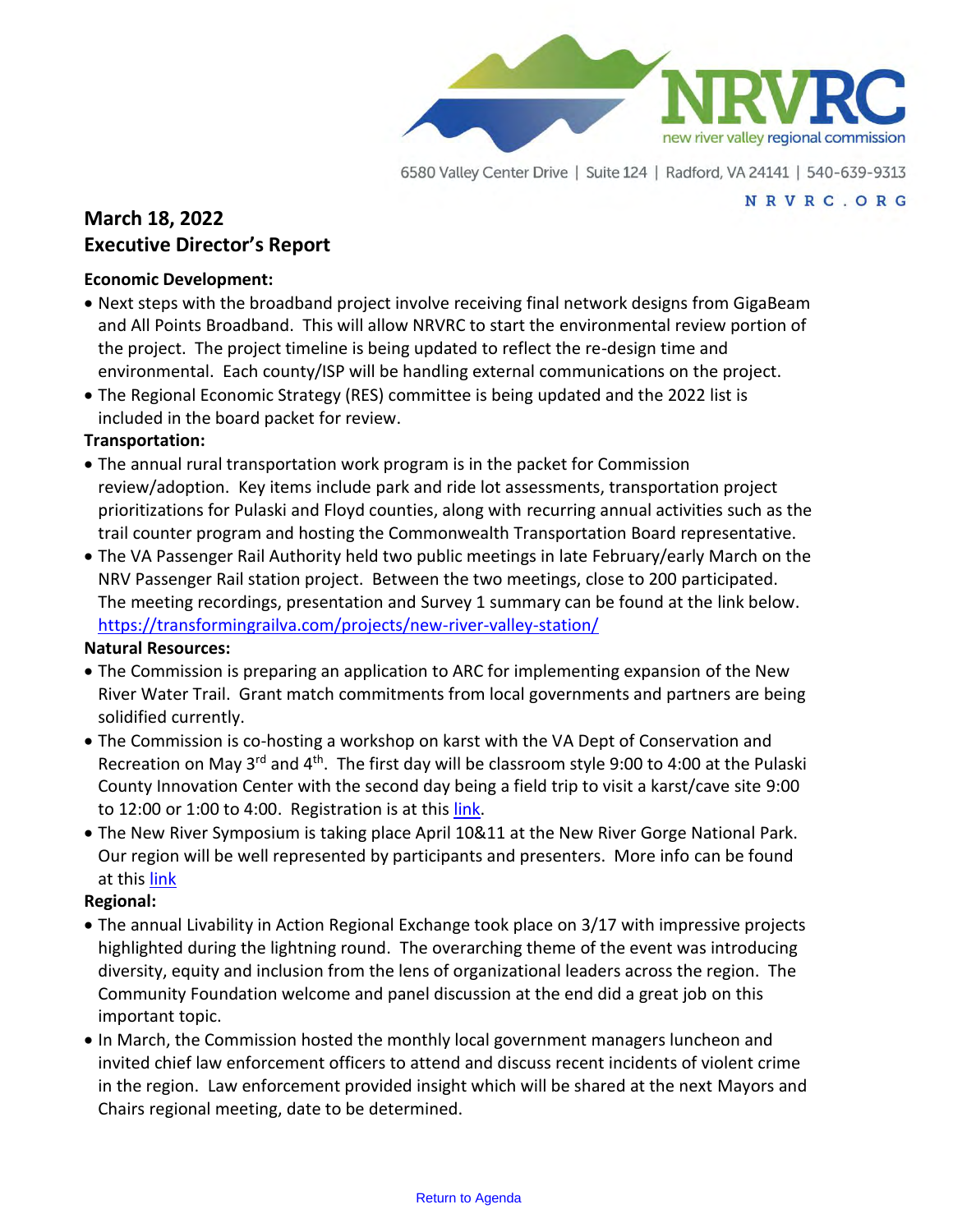### **Commission:**

• In March and April we will be saying good-bye to three Commission employees. Ashley Briggs and Melanie Morris will be leaving the Business Continuity Team. Holly Lesko will continue to serve the program and changing roles to become the Program Director. Kristie Warrack will be leaving our Data Systems Manager (GIS) position in early April. We are currently recruiting for her replacement. The position is posted on our website among several other locations.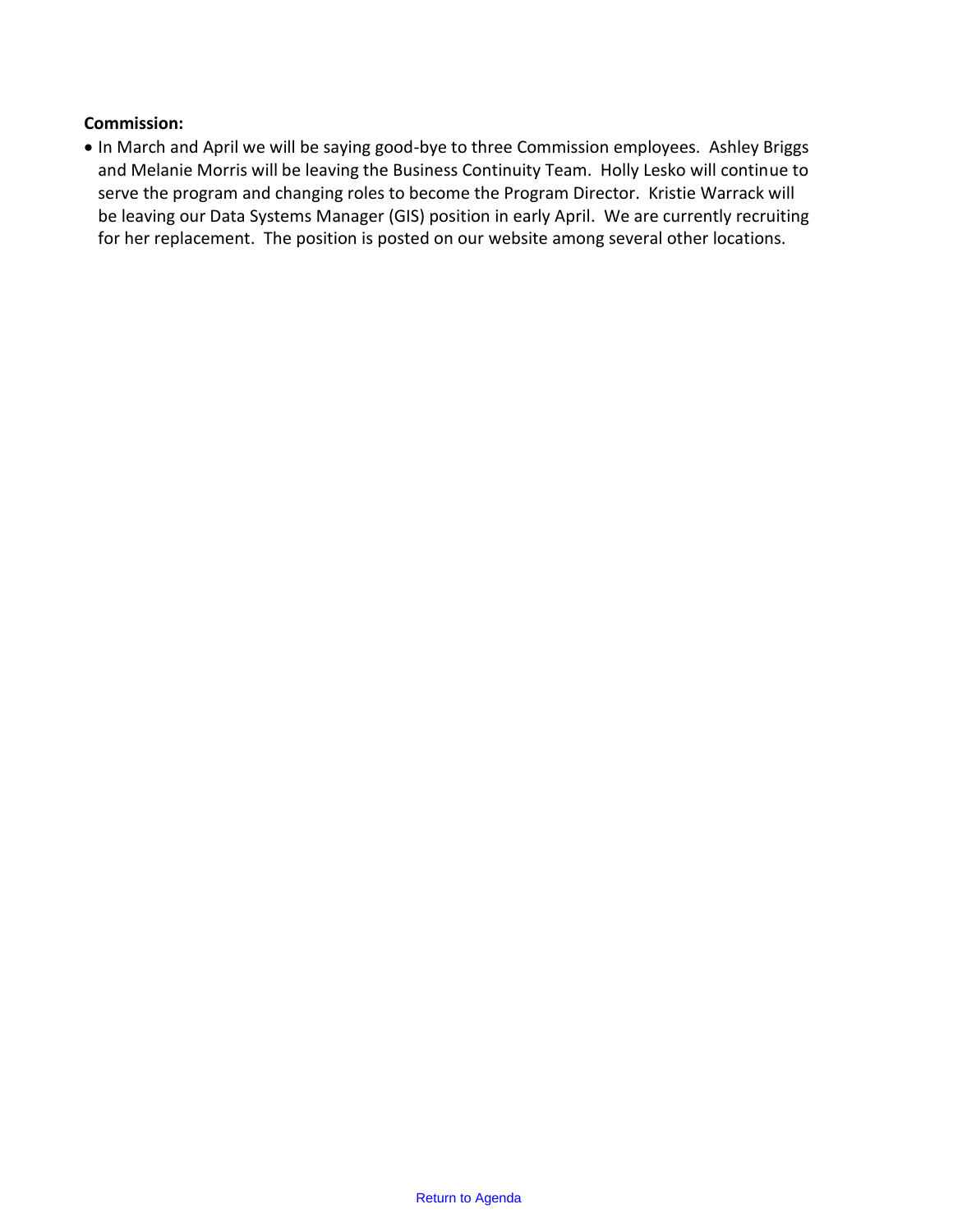

6580 Valley Center Drive | Suite 124 | Radford, VA 24141 | 540-639-9313

#### NRVRC.ORG

#### <span id="page-7-0"></span>**MEMORANDUM**

**To: Regional Commission Board Members From: Elijah Sharp, Deputy Executive Director Date: March 24, 2022 Re: FY23 Transportation Planning Work Program**

The Virginia Department of Transportation allocates State Planning and Research (SPR) funding to provide annual transportation planning assistance for non-urbanized areas within the Commonwealth. SPR funds are appropriated under 23 US Code 307 (c), requiring an 80% federal and 20% local match.

The FY23 Regional Commission Rural Transportation Work Program will have a total project budget of \$72,500. Key program deliverables will include:

- Regional Park & Ride Lot Existing Use & Conditions Assessment
- Regional Bike, Ped, Paddle Plan County, City, Town Chapter Updates
- Southern Pulaski County Secondary Roads Study
- Floyd County Secondary Roads Needs Assessment
- Coordinating and hosting the Multi-Regions Bike/Ped Social
- Coordinating local meetings with Salem District Commonwealth Transportation Board Representative
- Trail Counter Program purchasing new counters

The NRV Planning Directors contributed program area needs in the Winter of 2021. Due to the anticipated scale of known projects, a Rural Transportation Technical Advisory Committee consultation was not conducted to develop the FY23 program. If you have questions about the work program, please contact me at [esharp@nrvrc.org](mailto:esharp@nrvrc.org) or call (540) 639-9313.

#### Strengthening the Region through Collaboration

Return to Agenda

Floyd │ Narrows │ Pearisburg City Pembroke | Pulaski New River Community College<br>Radford Rich Creek **Rich Creek** 

### Counties **Towns** Towns **Higher Education**

Floyd | Giles **Blacksburg | Christiansburg | Christians** Bloyd | Giles Virginia Tech<br>Blacksburg | Pearisburg | Radford University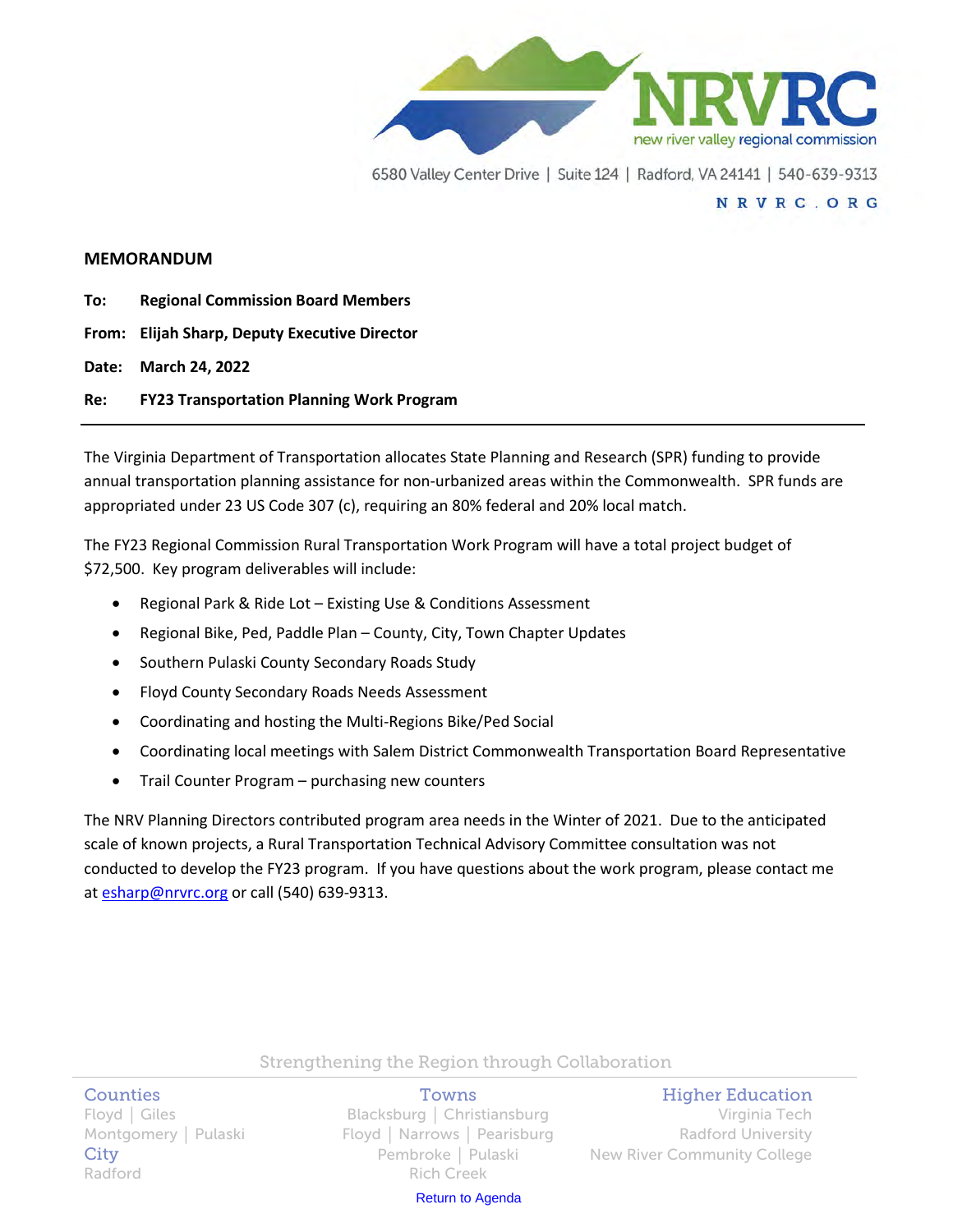

# **FY23 Transportation Planning Work Program** *March 24, 2022*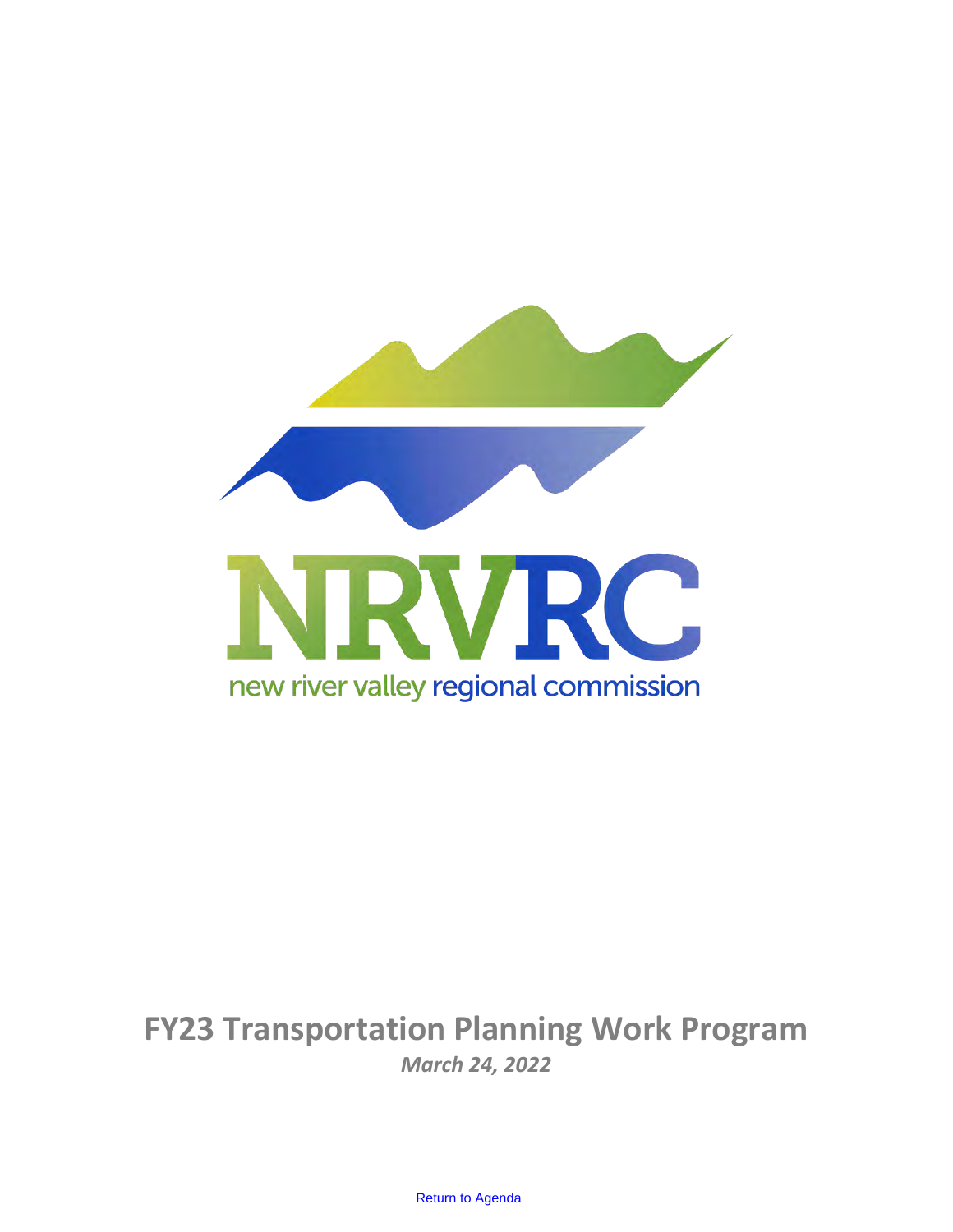# **Table of Contents**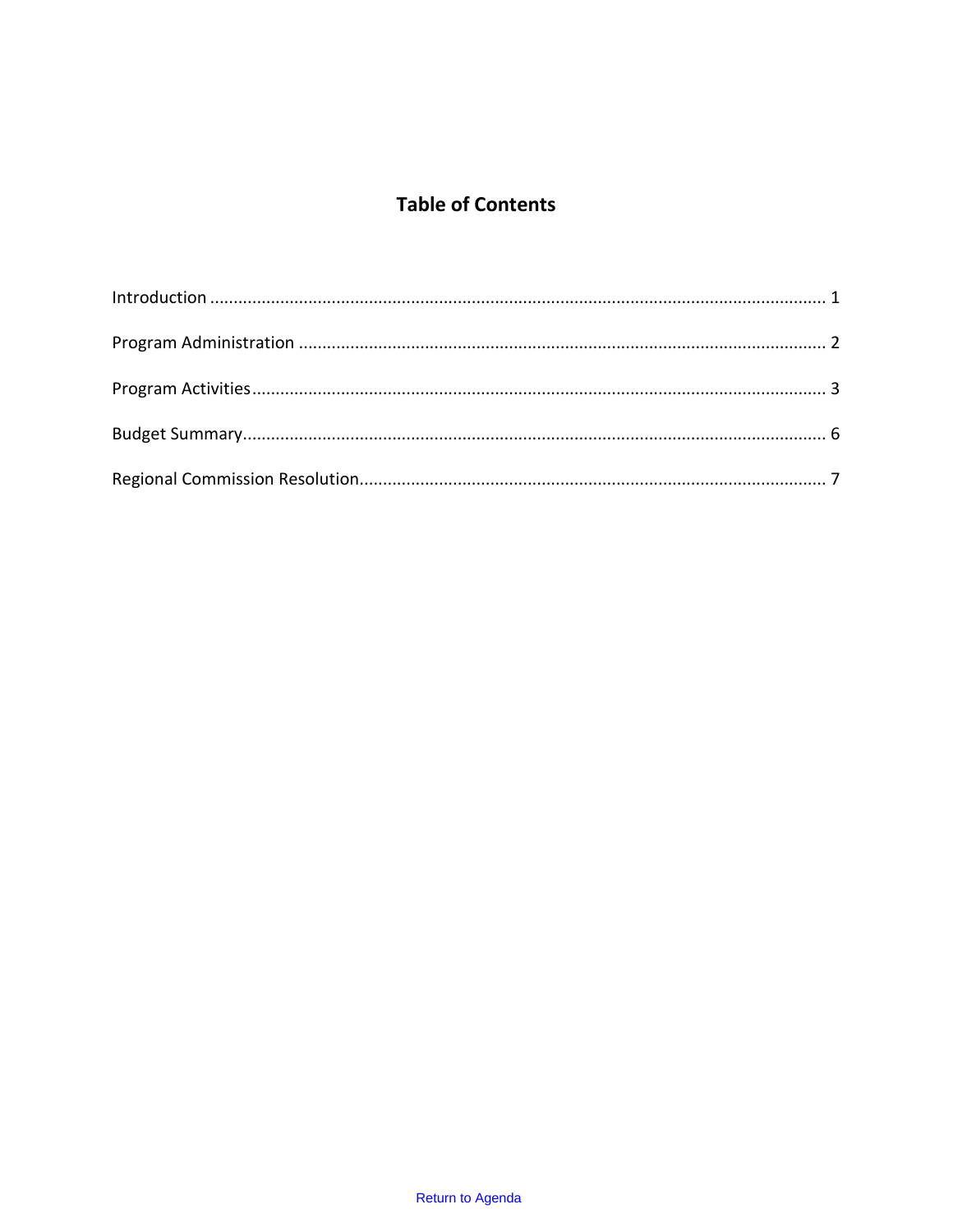### **Introduction**

The Virginia Department of Transportation (VDOT) allocates part of the State Planning and Research (SPR) funding to provide annual transportation planning assistance for non-urbanized areas within the Commonwealth. The Rural Transportation Planning (RTP) Program was created to aid the State in fulfilling the requirements of the State Planning Process to address the transportation needs of non-metropolitan areas. Funds appropriated under 23 U.S.C. 505 (SPR funds) are used in cooperation with the Department of Transportation, Commonwealth of Virginia for transportation planning as required by Section 135, Title 23, U.S. Code. These Federal funds provide 80 percent funding and require a 20 percent local match.

In FY-2023 each planning district commission / regional commission that has rural area will receive \$58,000 from VDOT's Rural Transportation Planning Assistance Program. The corresponding planning district commission / regional commission will provide a local match of \$14,500 to conduct rural transportation planning activities. This resource may be supplemented with additional planning funds. The arrangement of all such funds involves the development of a scope of work, approval and other coordination in the Transportation & Mobility Planning Division's (TMPD) administrative work programs.

The scope of work shall include specific activities as requested by VDOT and/or the Federal Highway Administration. The scope of work may also include activities or studies addressing other transportation planning related issues that may be of specific interest to the region. The criteria for the determination of eligibility of studies for inclusion as part of this work program are based upon 23 U.S.C. 505, State Planning and Research.

Use of these funds by the New River Valley Regional Commission (NRVRC) is identified in and guided by an annual scope of work, also referred to as a work program. The work program details the transportation planning activities to be carried out by the NRVRC under the Rural Transportation Planning Assistance Program in the upcoming fiscal year.

Local government staff and the Commission's Transportation Technical Advisory Committee (TAC) representatives participate in the development of the work program, which must be approved/endorsed by the Commission. For FY-2023 the Commission proposes to utilize the SPR funds to undertake activities in the two general areas: Program Administration and Program Activities.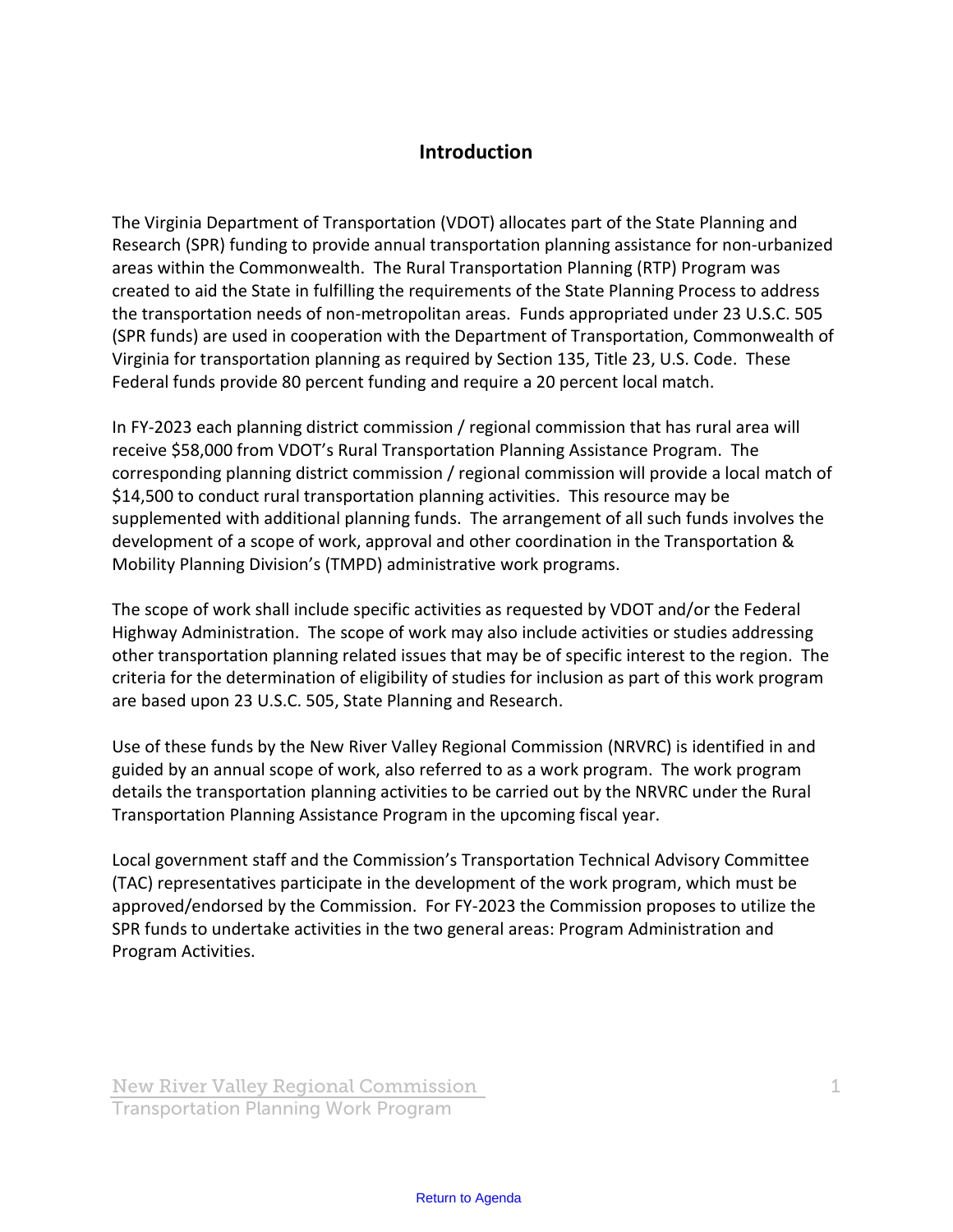# **Program Administration**

*Objective and Background:* The purpose of this work element is to cover the administrative and general costs associated with the project.

*Work Elements:* This includes the financial management and quarterly reporting, office supplies, meeting materials, and other general program costs. Activities include:

- Provide fiscal accountability of State Planning and Research (SPR) fund expenditures through regular quarterly reporting to VDOT.
- Provide adequate and appropriate public notice of meetings.
- Maintain contact with a regional network of local government officials, region-wide agencies and organizations, neighboring PDCs, VDOT representatives, and other applicable federal, state and local agencies concerning transportation issues.

**Products:** Quarterly financial reporting, mailings/notices, and preparation of quarterly activity reports.

#### *Regional Transportation Planning Program Administration Budget:*

| \$5,000.00<br><b>Total Budgeted Expenditure for Program Activities:</b> |          |            |  |  |
|-------------------------------------------------------------------------|----------|------------|--|--|
| RC Funds                                                                | (20%)    | \$1,000.00 |  |  |
| <b>SPR Funds</b>                                                        | $(80\%)$ | \$4,000.00 |  |  |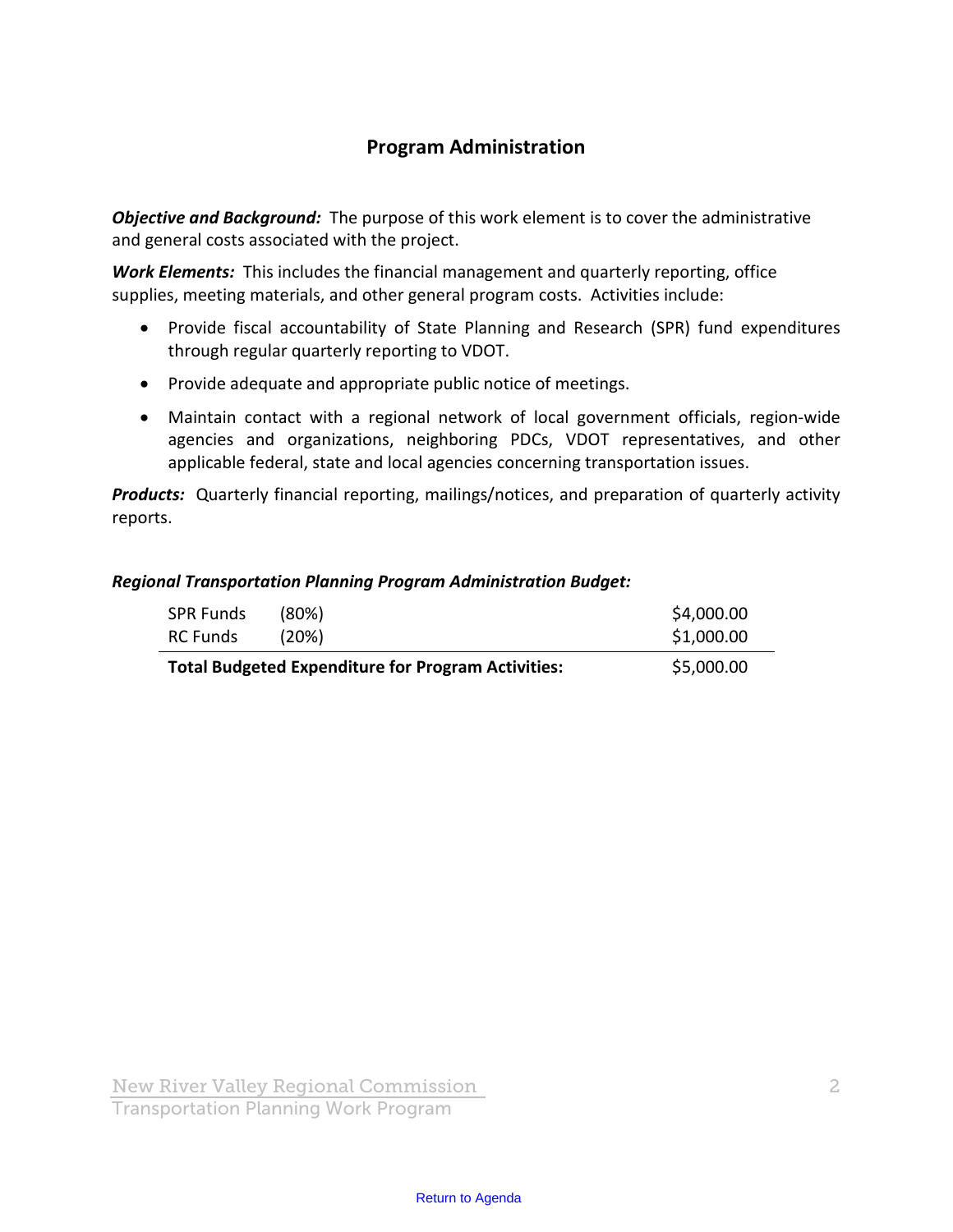# **Program Activities**

*Objective and Background:* Address regional transportation issues identified by the Transportation Committees and the Regional Commission. Individual projects and work elements are described below:

#### *Work Elements:*

**(a) (\$2,500) Regional Transportation Leadership** - The purpose of this work element is to facilitate regional participation and consensus building on transportation-related issues through a continuing, comprehensive, and coordinated planning process.

#### **Task 1: Regional Transportation Technical Advisory Committee**

*Products:* The Transportation Technical Advisory Committee (TAC) is the foundation of the Commission's transportation planning program. TAC is composed of administrators and professional staff from local governments and institutions/agencies within the New River Valley Regional Commission service area. TAC serves as an advisory body to the Commission on transportation issues.

Benchmarks/Milestones (throughout year):

- Provide staff assistance for meetings (Spring and Summer)
- Prepare meeting agendas and presentation materials
- Coordinate a multi-regions alternative transportation social (Summer)
- Maintain a website to post relevant transportation related information
- Review and provide input for regional and statewide planning efforts

#### **Task 2: Regional Transit Coordinating Council**

*Products:* The council meets to discuss public transportation in the region and serves as a coordinating entity to support local governments, partnering stakeholders, and service providers. The council is comprised of all the region's public transportation partners and provides a strong multi-jurisdiction/multisystem forum for transit.

Benchmarks/Milestones (throughout year):

- Provide staff assistance for an annual meeting (Fall)
- Co-Chair Roundtable discussion with MPO Staff
- Prepare meeting agendas and presentation materials
- Discuss existing transit services and TDPs
- Identify potential common interests
- Develop strategies and recommendations
- Identify funding sources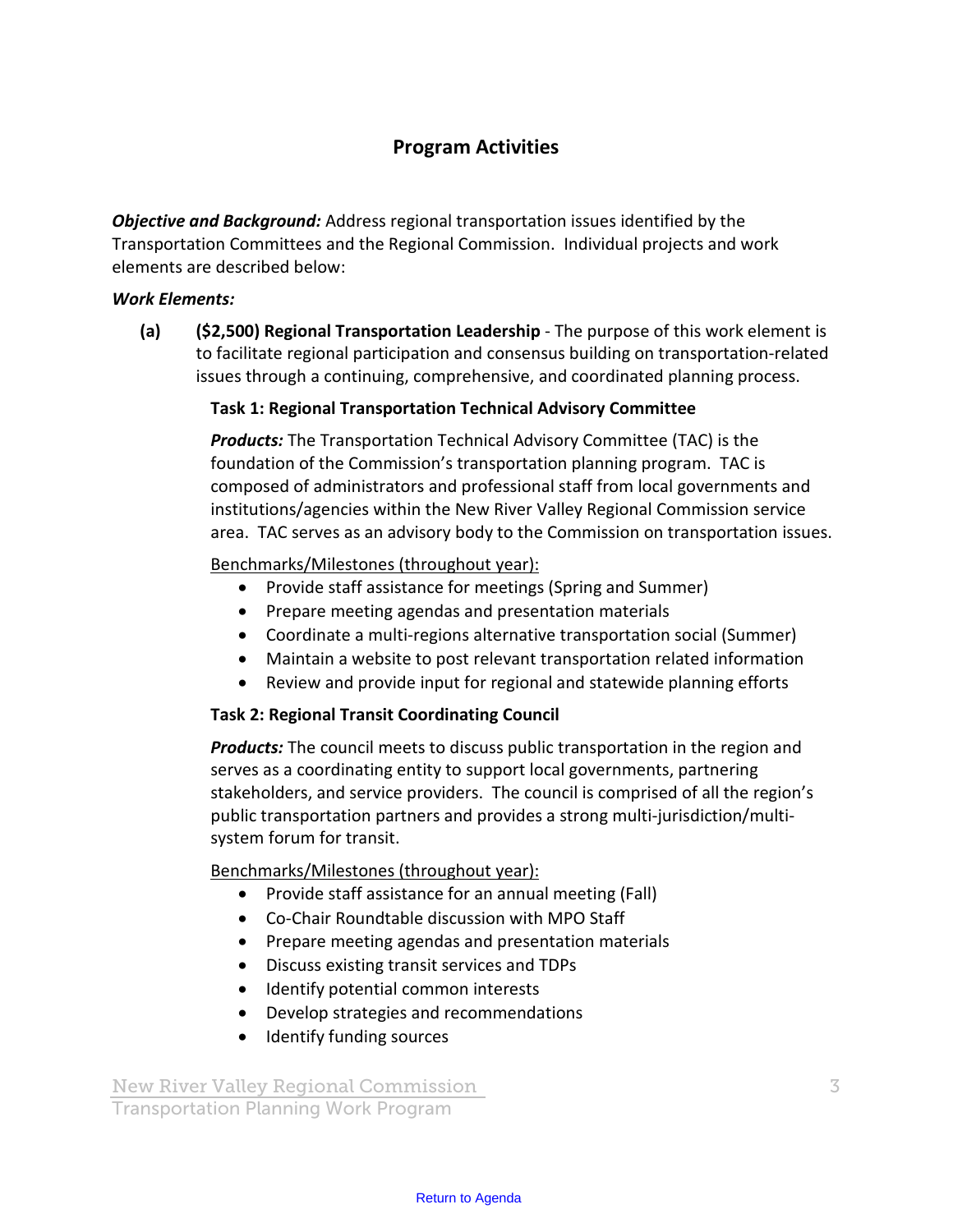**(b) (\$45,000) Regional Technical Assistance** - Activities typically include assistance in the areas of: highway safety/congestion, bicycle/pedestrian improvements, access management, public transportation, freight movement, hazard mitigation, infrastructure evaluations, stormwater management, recreation, or transportation as it relates to other elements such as: housing, economic development, and energy.

### **Task 1: Regional Park & Ride Lot – Existing Use & Conditions Assessment**

*Products:* NRV Park and Ride Lot Study.

Benchmarks/Milestones (throughout year):

- Perform site visits and collect phot documentation
- Complete data collection form(s) provided by VDOT
- Create a technical report (online and hardcopy)

### **Task 2: Regional Bike, Ped, Paddle Plan Update**

*Products:* Update the 2011 Bikeway, Walkway, Blueway Plan.

Benchmarks/Milestones (throughout year):

- Collect remaining GIS shapefile data from local partners
- Facilitate 1-on-1 meetings with each community to update content
- Create a new publication quality plan (online and hardcopy)
- Obtain resolutions from participating local governments

#### **Task 3: Southern Pulaski County Secondary Roads Study**

*Products:* Partner with VDOT and staff at Pulaski County to identify safety improvements and segment deficiencies, south of Claytor Lake/New River.

Benchmarks/Milestones (throughout year):

- Data collection and analysis
- Site visits and photo documentation
- Create a publication quality report (available electronically)
- Present findings to District and Residency staff

#### **Task 4: NRV Cycling Guide & Trail Counter Program**

*Products:* Maintain supporting program websites.

Benchmarks/Milestones (throughout year):

- Update cycling routes, route descriptions, cue sheets, and 3D mapping
- Purchase new trail counting equipment
- Install trail counters, retrieve data, and prepare trail usage reports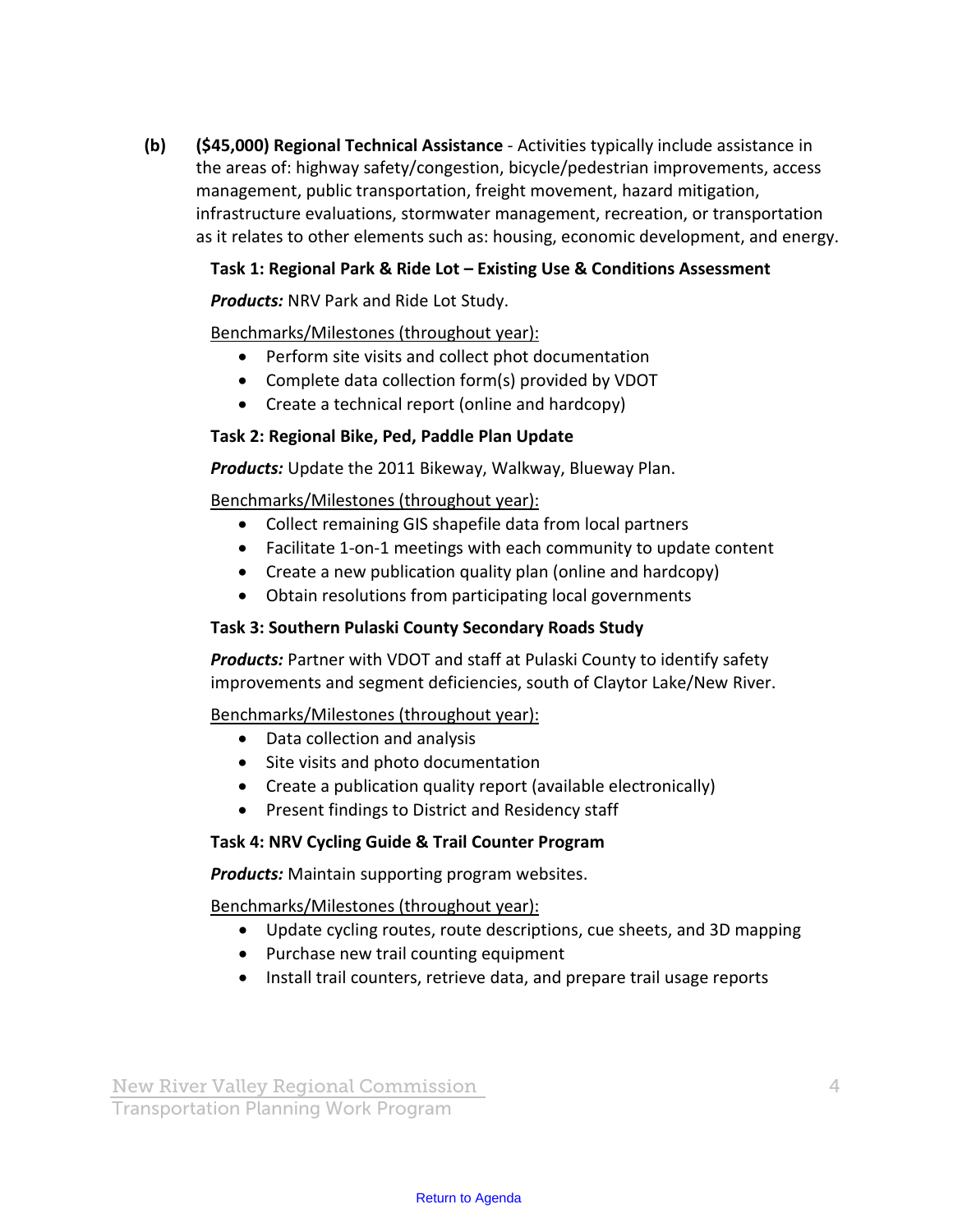### **(c) (\$10,000) Project Implementation, Grant-Writing Assistance & Professional Development**

*Products:* Assist local applicants to prepare transportation related grant funding applications. Additional assistance will be offered depending on staff availability.

Benchmarks/Milestones (throughout year):

- Schedule a meeting with CTB representative(s) prior to grant deadlines
- Develop supporting docs for up to three transportation grant applications
- Submit Commission projects through the SMART Portal
- Attend Conferences/Professional Development

### **(d) (\$10,000) Statewide Projects and Core Program Requirements**

*Products:* The purpose of this work element is to provide assistance to the Virginia Department of Transportation for statewide planning on behalf of the New River Valley. Furthermore, provide local technical assistance required to fulfill statewide planning and policy efforts.

Benchmarks/Milestones (throughout year):

- Participate in VTrans webinars and SMART Scale regional meetings.
- Participate in meetings with VDOT staff regarding Title VI and Environmental Justice compliance.
- Participate in the Fall Transportation meeting and provide display to serve as outreach to the region's citizens.
- Assure any projects completed include FHWA's 2021 Planning Emphasis Areas dated December 30, 2021.
- Participate in the Fall Transportation Meeting held in your region and provide a display to serve as outreach to the region's citizens. (virtual or in person)
- Participate in any additional outreach meetings that may arise and provide/review data as requested by VDOT throughout the fiscal year.
- Participate with the MPOs and VDOT on meeting performance measure goals.
- Provide VDOT's Transportation Mobility and Planning Division Central Office and DRPT with an annual Ride Solutions reports and updated TDM Plans when submitted to DRPT.
- Help identify high-growth areas (UDAs, future growth areas). VDOT will continue developing arterial management plans, which take into consideration future growth. Our first priority though will be to develop recommendations to address current safety and congestion issues.
- Assist in the development of project pipeline studies (recommendation development, public involvement).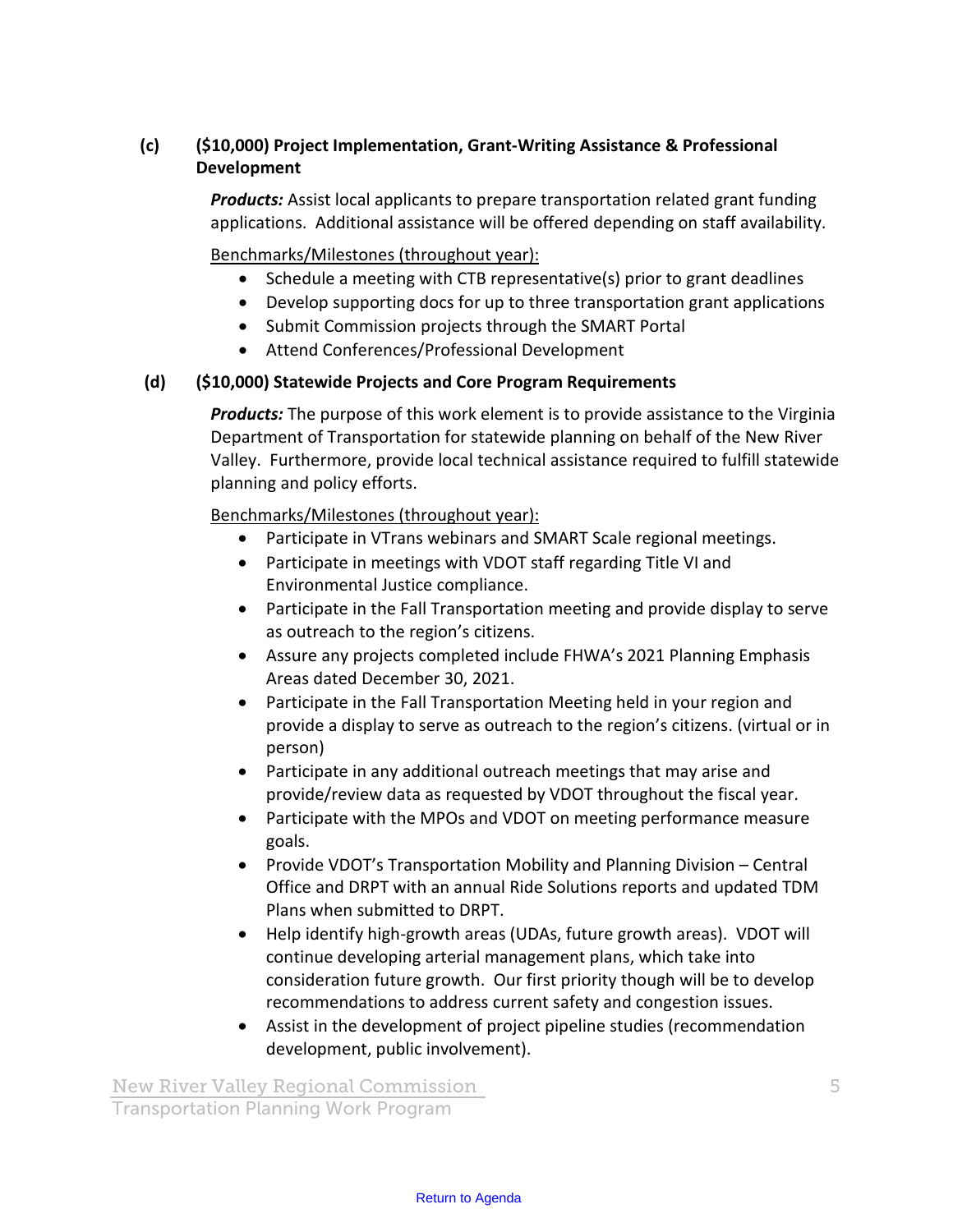• Update Commission webpage with current transportation studies and other pertinent transportation related information.

### *New River Valley Regional Projects Budget:*

| <b>SPR Funds</b>                                                         | (80%) | \$54,000.00 |  |
|--------------------------------------------------------------------------|-------|-------------|--|
| <b>RC Funds</b>                                                          | (20%) | \$13,500.00 |  |
| \$67,500.00<br><b>Total Budgeted Expenditure for Program Activities:</b> |       |             |  |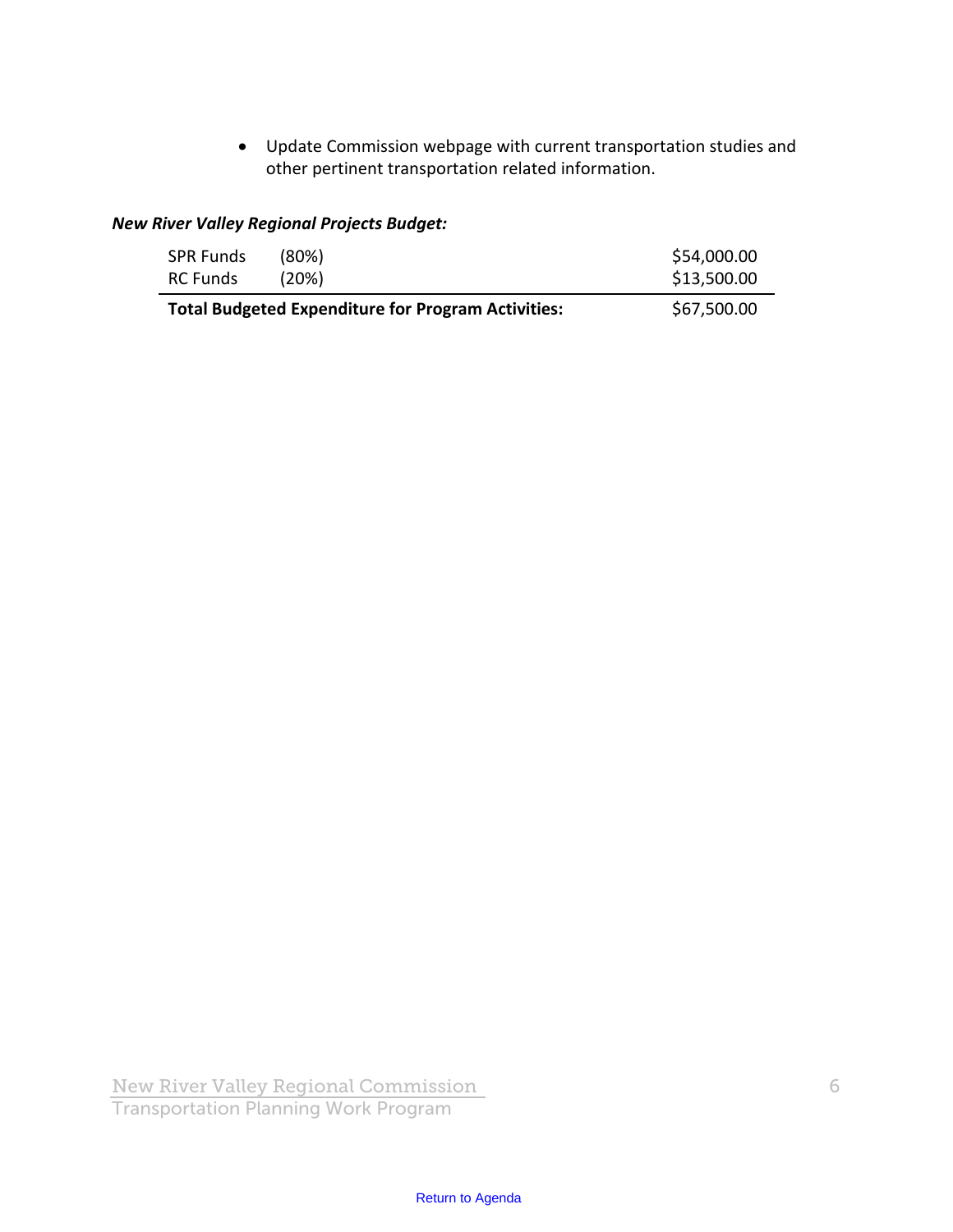# **Budget Summary FY 2023 Work Program**

| <b>Tasks</b>                                                                                  | <b>VDOT</b><br>(SPR)<br>80% | <b>RC</b><br>(Match)<br>20% | <b>Total</b><br>100% |
|-----------------------------------------------------------------------------------------------|-----------------------------|-----------------------------|----------------------|
| <b>Program Administration</b>                                                                 |                             |                             |                      |
| a) Financial management, reporting, & general program costs                                   | \$4,000                     | \$1,000                     | \$5,000              |
|                                                                                               |                             |                             |                      |
| <b>Total Budgeted Expenditure for Program Administration</b>                                  | \$4,000                     | \$1,000                     | \$5,000              |
|                                                                                               |                             |                             |                      |
| <b>Program Activities</b>                                                                     |                             |                             |                      |
| Regional Transportation Leadership<br>a)                                                      | \$2,000                     | \$500                       | \$2,500              |
| <b>Regional Technical Assistance</b><br>b)                                                    | \$36,000                    | \$9,000                     | \$45,000             |
| Project Implementation, Grant-Writing, Professional Dev.<br>c)                                | \$8,000                     | \$2,000                     | \$10,000             |
| Statewide Projects and Core Program Requirements<br>d)                                        | \$8,000                     | \$2,000                     | \$10,000             |
|                                                                                               |                             |                             |                      |
| <b>Total Budgeted Expenditure for Program Activities</b>                                      | \$54,000                    | \$13,500                    | \$67,500             |
|                                                                                               |                             |                             |                      |
| <b>Total Budgeted Expenditure for Program Administration and</b><br><b>Program Activities</b> | \$58,000                    | \$14,500                    | \$72,500             |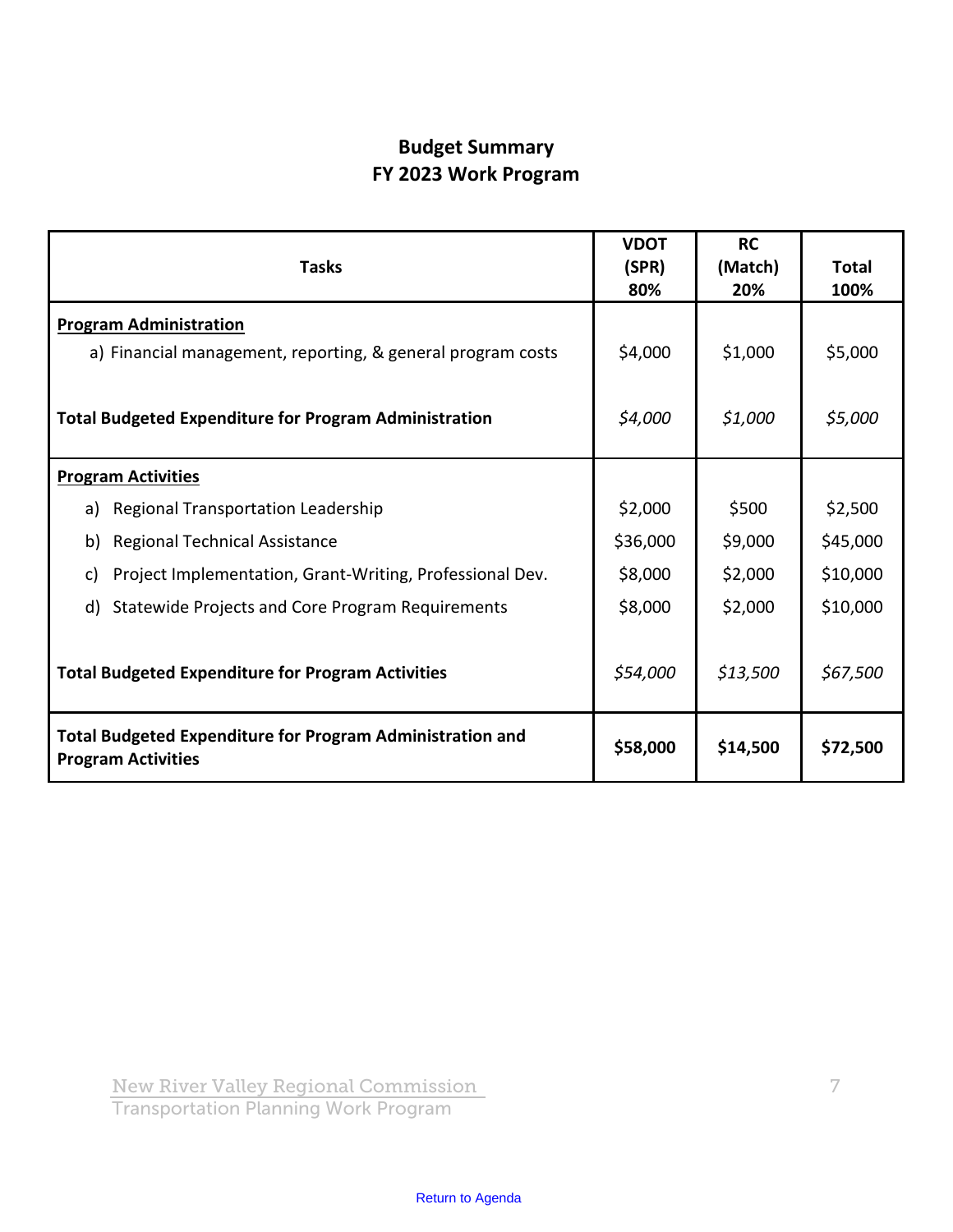[reserved for resolution]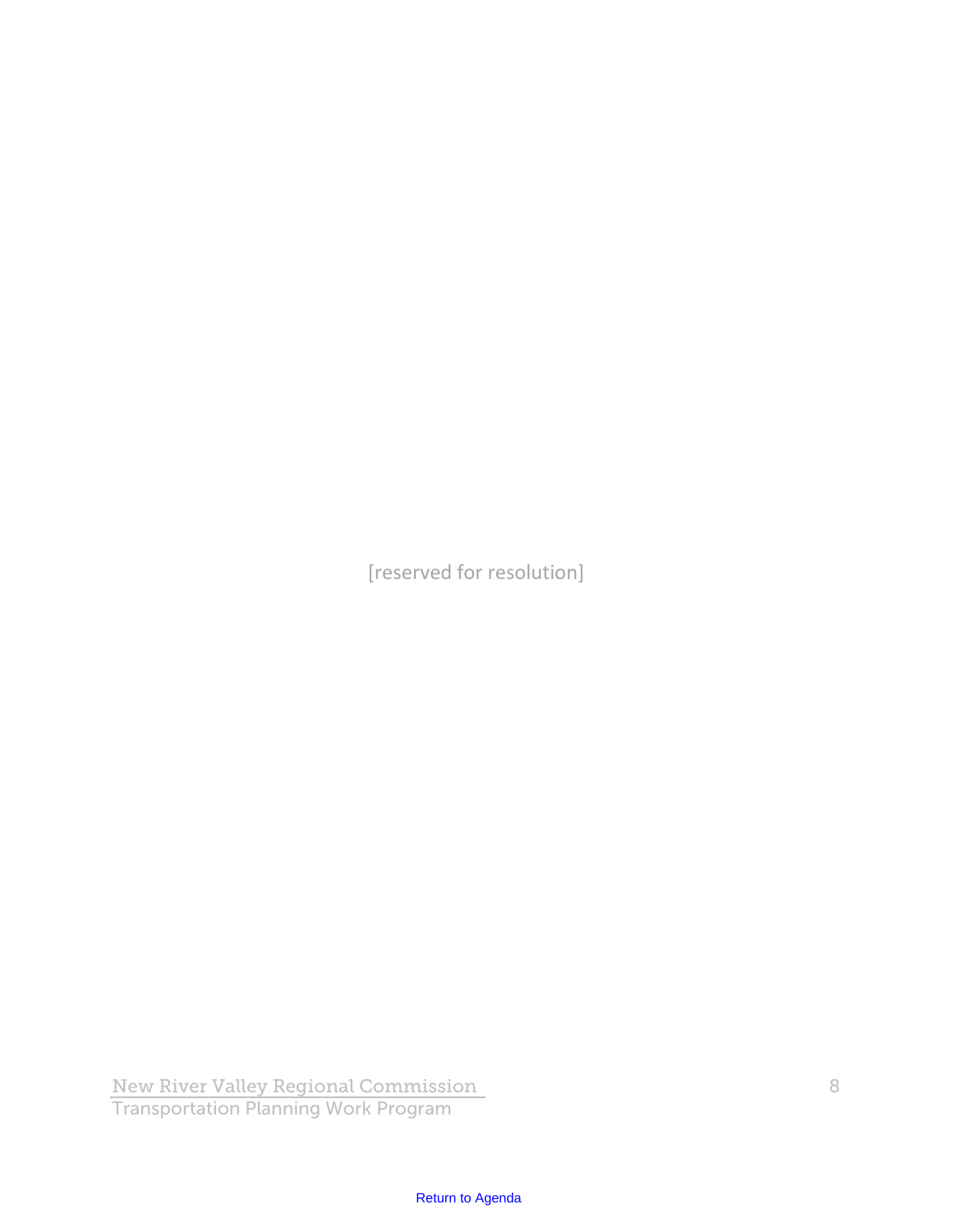# *New River Valley Regional Commission*

# *March 24, 2022*

### *Resolution of support for FY 2023 Transportation Planning Work Program*

WHEREAS, the New River Valley Regional Commission is eligible to receive State Planning and Research (SPR) funds through the Virginia Department of Transportation's Rural Transportation Planning Assistance Program; and

WHEREAS, the proposed FY 2023 Transportation Planning Work Program represents the interests of the New River Valley region; and

WHEREAS, the New River Valley Regional Commission has reviewed the Transportation Planning Work Program and agrees with the projected work elements for the 2022-2023 fiscal year.

THEREFORE, BE IT RESOLVED by the New River Valley Regional Commission that this Commission adopts and supports the FY 2023 Transportation Planning Work Program - Rural Planning Organization Staff Budget.

Adopted this  $24<sup>th</sup>$  day of March 2022

\_\_\_\_\_\_\_\_\_\_\_\_\_\_\_\_\_\_\_\_\_\_\_\_\_\_\_\_\_\_

Michael Maslaney, Chair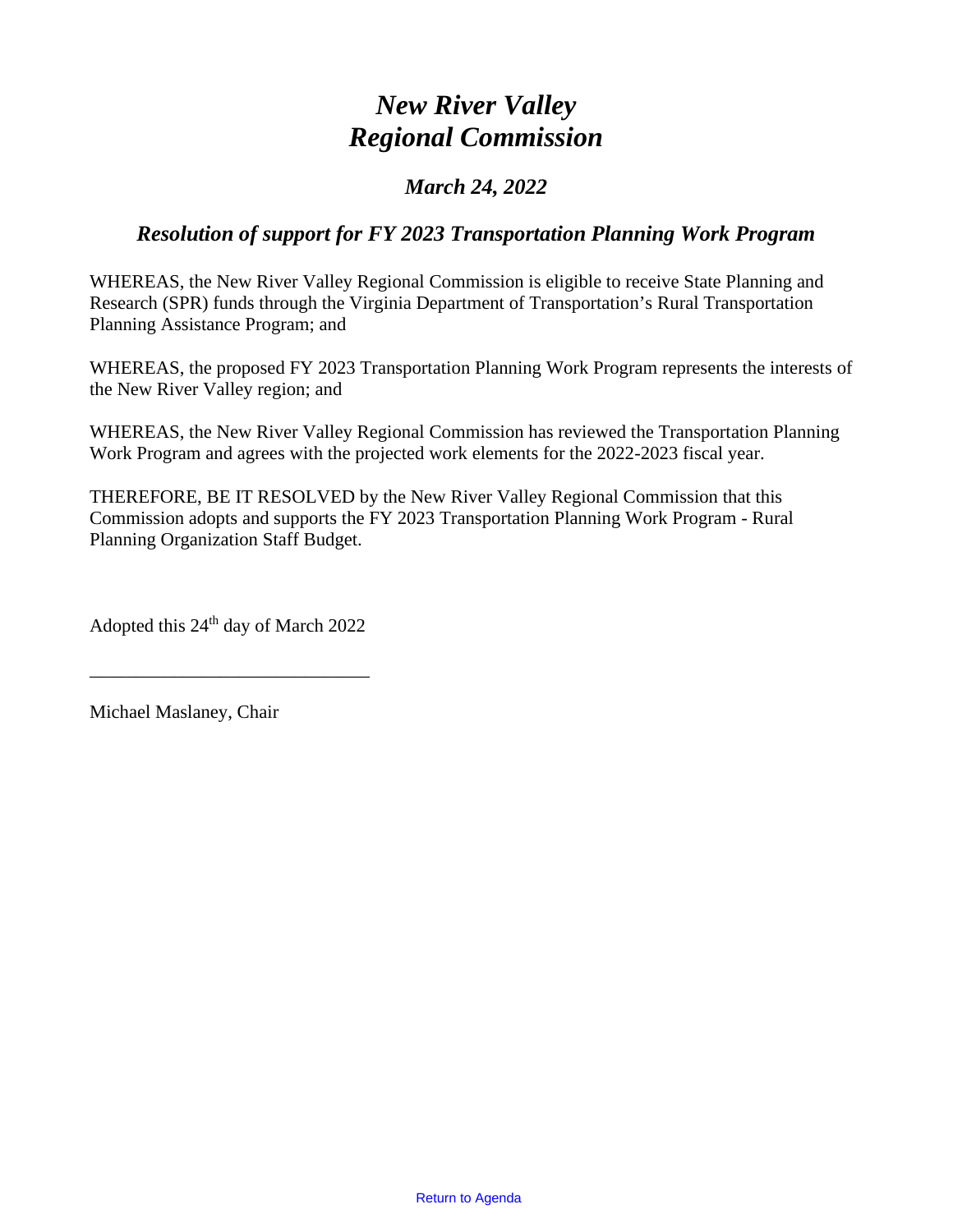

6580 Valley Center Drive | Suite 124 | Radford, VA 24141 | 540-639-9313

#### <span id="page-19-0"></span>**MEMORANDUM**

#### NRVRC.ORG

- **To: Regional Commission Board Members**
- **From: Christy Straight, Director of Environmental Resources**

**Date: March 18, 2022**

#### **Re: FY23 RIDE Solutions Grant Application Resolution**

RIDE Solutions NRV serves the region with transportation demand managment services for commuters and employers and is part of a larger brand serving central and southwest Virginia. Partners in this brand include the Roanoke Valley-Alleghany Regional Commission, Central Virginia PDC, and West Piedmont PDC. We offer services to anyone traveling in our region, including information and support for cycling and walking, carpool/vanpool ridematching, transit, guaranteed ride home, and telework assistance.

The Department of Rail and Public Transportation (DRPT) provides operating funding to commuter assistance programs across Virginia. The agency provides funding at an 80% match of project costs, with local investment at 20% of costs, through the Commuter Assistance Program (CAP) Operating Assistance. The goal of the CAP Operating Assistance grant program is to mitigate traffic congestion through the elimination of single occupant vehicle (SOV) auto trips by shifting SOV trips to carpool, vanpool and transit.

The Commission is proposing a \$105,400 budget for FY23, of which \$21,080.00 is local funding provided by the Commission and \$84,320 by DRPT.. The budget primarly funds staff time and outreach efforts, principally with employers, where we can have the most impact:

- 10% of commuters in the NRV carpool, but 80% are driving alone. The program works best when drivers AND riders participate.
- There are over 950 members registered in the NRV one-third of whom live and work in the NRV.
- The annual growth rate since 2007 is 4.5%. Most growth occurs during events encouraging commuters to try a commute alternative.
- Over 120 employers are represented in the database over a wide range of industries and business sizes. Matching commuters through their work site improves caprooling matching and expands the commuting pool.

If you have questions about the work program, please contact me at  $cstraight@nrvrc.org$  or call (540) 639-9313.

#### Strengthening the Region through Collaboration

#### **Counties**

City Radford

Towns Floyd | Giles Blacksburg | Christiansburg Montgomery | Pulaski Karl Koyd | Narrows | Pearisburg Pembroke | Pulaski **Rich Creek** 

Return to Agenda

# **Higher Education**

Virginia Tech **Radford University New River Community College**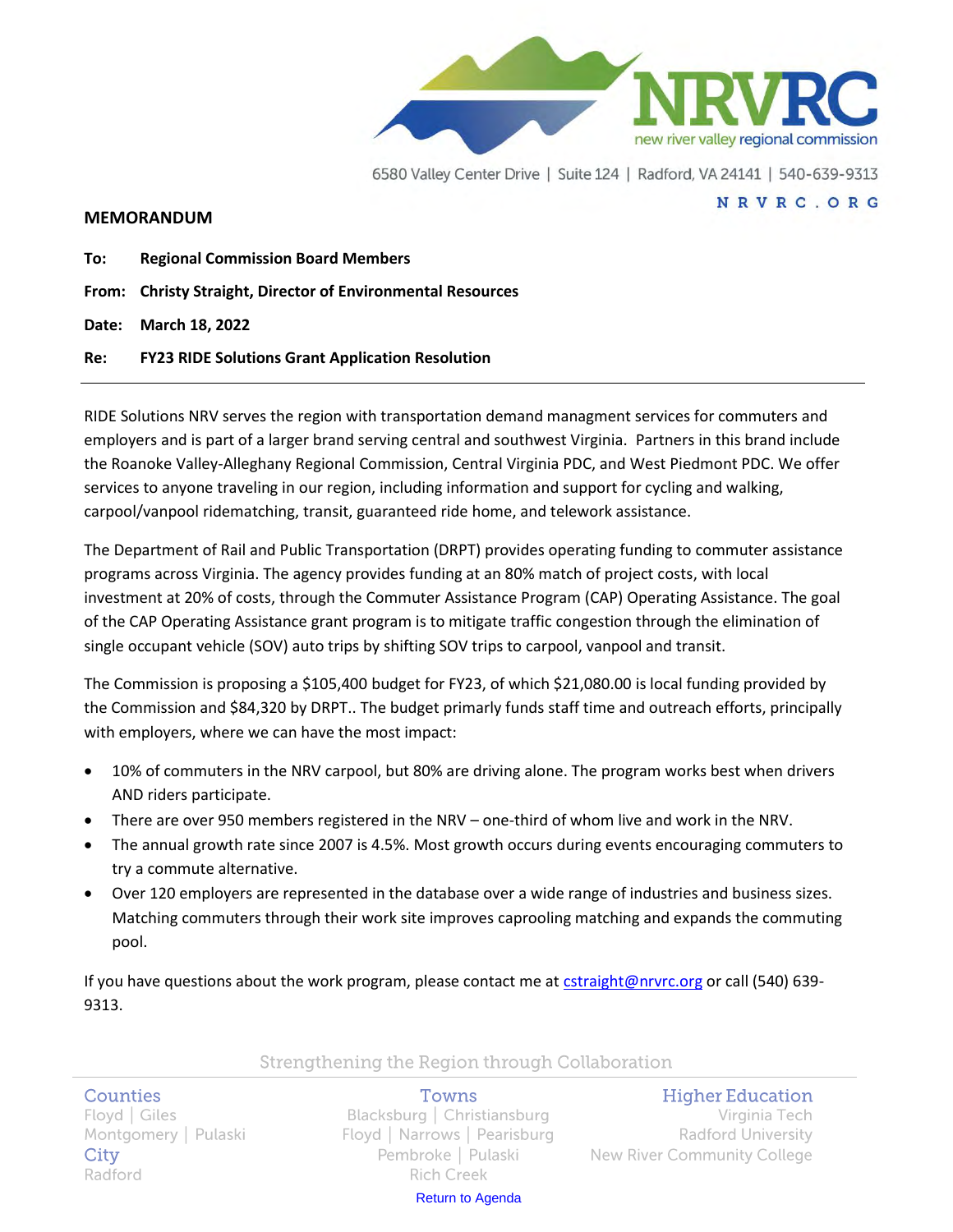# *New River Valley Regional Commission*

# *March 24, 2022*

# *Resolution of support for FY 2023 RIDE Solutions NRV CAP Grant Application to DRPT*

WHEREAS, the New River Valley Regional Commission is eligible to receive Commuter Assistance Program (CAP) funds through the Virginia Department of Rail and Public Transportation; and

WHEREAS, the proposed FY 2023 RIDE Solutions NRV program represents the interests of commuters and employers in the New River Valley region; and

WHEREAS, the New River Valley Regional Commission has reviewed the RIDE Solutions Scope of Work and agrees with the projected work elements for the 2022-2023 fiscal year.

THEREFORE, BE IT RESOLVED by the New River Valley Regional Commission that this Commission adopts and supports the FY 2023 RIDE Solutions NRV CAP grant application.

Adopted this 24<sup>th</sup> day of March 2022

\_\_\_\_\_\_\_\_\_\_\_\_\_\_\_\_\_\_\_\_\_\_\_\_\_\_\_\_\_\_

Michael Maslaney, Chair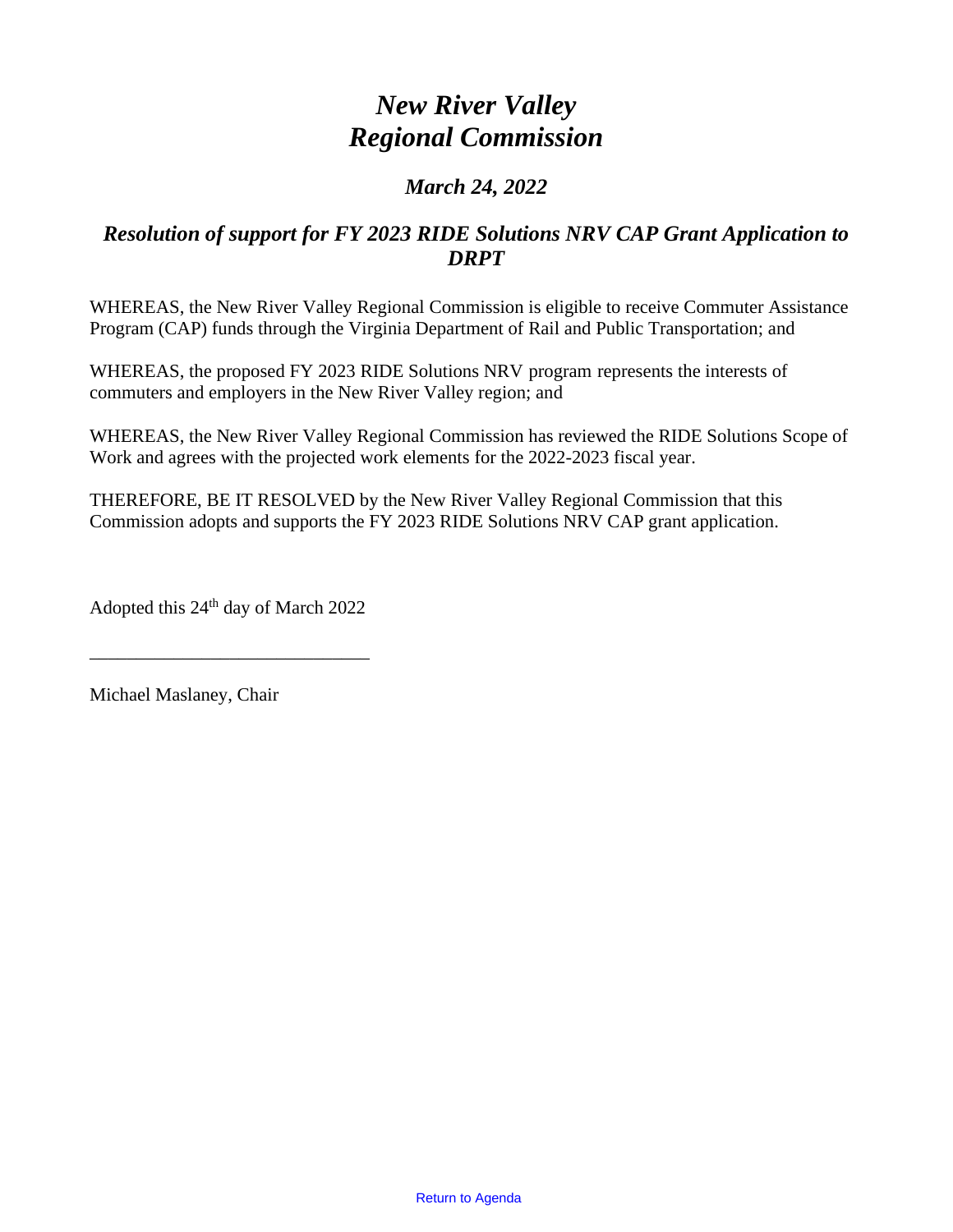

6580 Valley Center Drive | Suite 124 | Radford, VA 24141 | 540-639-9313 NRVRC.ORG

#### <span id="page-21-0"></span>**MEMORANDUM**

| To: | <b>NRVRC Commissioners</b>                       |
|-----|--------------------------------------------------|
|     | From: Ashley Briggs, Director of Public Health   |
|     | Date: March 18, 2022                             |
| Re: | New River Valley Business Continuity Team Update |

At the March Commission meeting there will be an update presentation on the Business Continuity Team by Ashley Briggs, Director of Public Health. The New River Valley Business Continuity Team (BCT) was assembled to assist businesses directly impacted by an individual testing positive for COVID-19 at their place of business, but quickly expanded to assist NRV employers and employees navigate the ever-changing landscape of the pandemic.

The Business Continuity Team staff started in late August of 2020 and the program hit the ground running. While there was a BCT update was given in August, our work has strongly continued to support the NRV through both the Delta and Omicron waves as well as into the endemic phase in the region. The BCT has been busy working to assist businesses, local government and schools navigate the COVID-19 environment from guidance shifts and vaccination efforts.

A brief update:

- Public schools have continued to offer in-person instruction and the BCT supporting them by coordinating weekly call with school district administration across 19 counties from Montgomery to Lee County. As masking guidance changed, the BCT provided N95 mask fit testing and conducted in-school vaccination clinics for staff and students.
- The BCT continues vaccination efforts by visiting businesses in-person to offer education and onsite vaccination clinics for COVID-19 as well as the flu.
- In FY2021, the BCT served 480 unique businesses impacting over 57,000 jobs. This included coordinating the full vaccination of approximately 30,000 employees. During FY22, we have continued vaccination efforts by bringing 32 vaccine clinics into businesses and providing outreach education to both employers and employees. So far in FY22, the BCT has served 132 unique businesses impacting almost 13,000 jobs.

Counties Floyd | Giles Montgomery | Pulaski

> City Radford

**Towns** 

Blacksburg | Christiansburg Floyd | Narrows | Pearisburg Pembroke | Pulaski | Rich Creek

#### **Higher Education**

Virginia Tech | Radford University New River Community College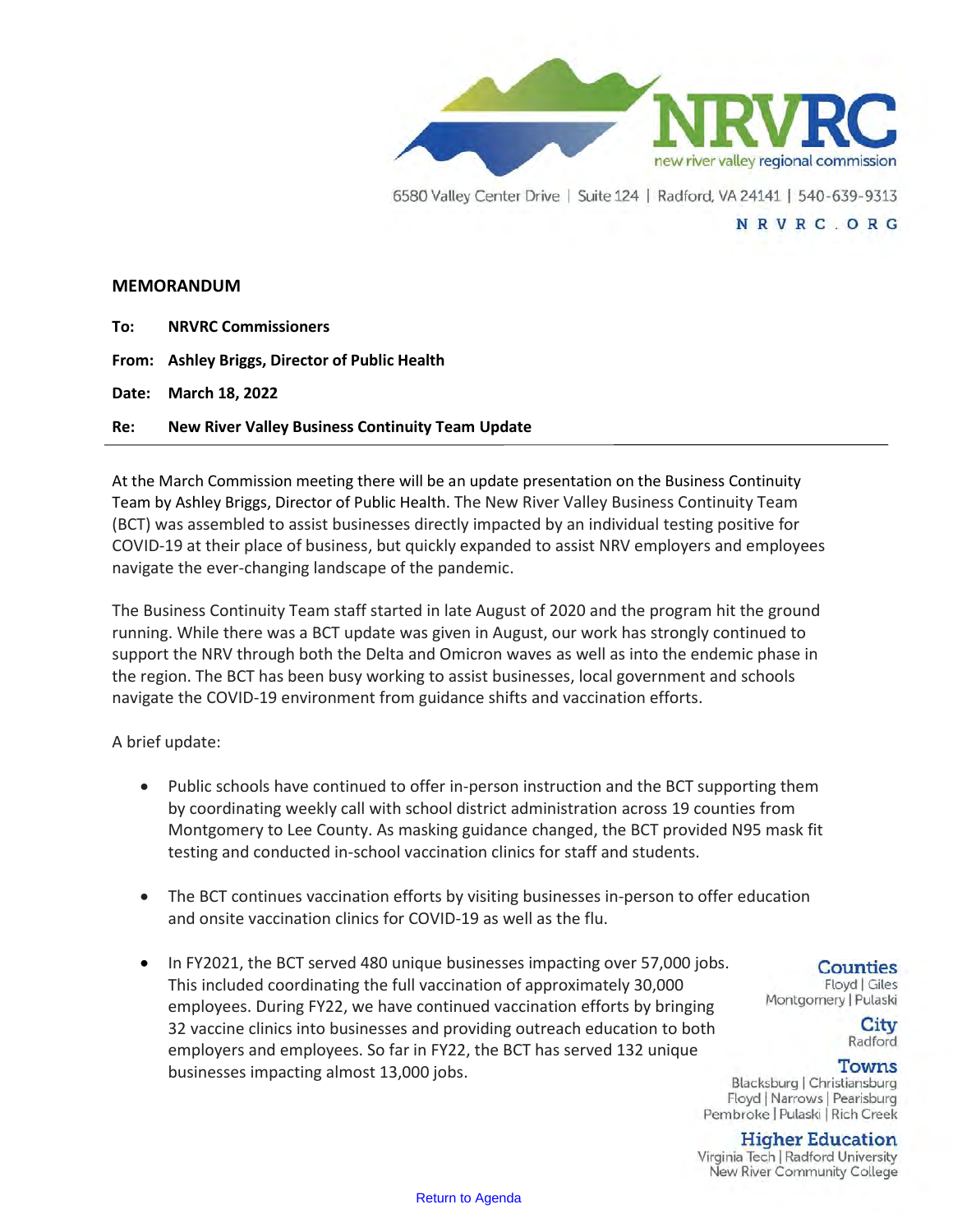

6580 Valley Center Drive | Suite 124 | Radford, VA 24141 | 540-639-9313 NRVRC.ORG

#### <span id="page-22-0"></span>**MEMORANDUM**

| Re: | 2022-23 Regional Economic Strategy Committee Members - Update |
|-----|---------------------------------------------------------------|
|     | Date: March 18, 2022                                          |
|     | From: Joy Rumley, Director of Economic Development            |
| To: | <b>NRVRC Board Members</b>                                    |

Each year the New River Valley Regional Commission reviews and updates the region's Regional Economic Strategy (RES). The purpose of the RES is to continue federal and local partnerships to address economic development in the region. The RES also serves to document the planning efforts to identify economic development needs in the region, which is required for grant applications to the US Department of Commerce Economic Development Administration (EDA), the Appalachian Regional Commission, and various other state and regional grant-making agencies. The Commission members were given an update on the progress of the RES at the November 2021 meeting.

The Commission's designation by the EDA as an Economic Development District (EDD) includes a requirement to engage a committee of regional representatives from public and private sector organizations and businesses in the development of the strategy document. The committee reviews content, strategies and assists in developing updates to the document.

Because there has been some turnover in appointments that were made in January 2021, the proposed RES Committee list for the 2022-23 update cycle is also attached for your review. Staff is seeking Commissioner approval of the committee names that will provide their expertise on regional economic development issues.

> Counties Floyd | Giles Montgomery | Pulaski

> > City Radford

#### Towns

Blacksburg | Christiansburg Floyd | Narrows | Pearisburg Pembroke | Pulaski | Rich Creek

**Higher Education** 

Virginia Tech | Radford University New River Community College